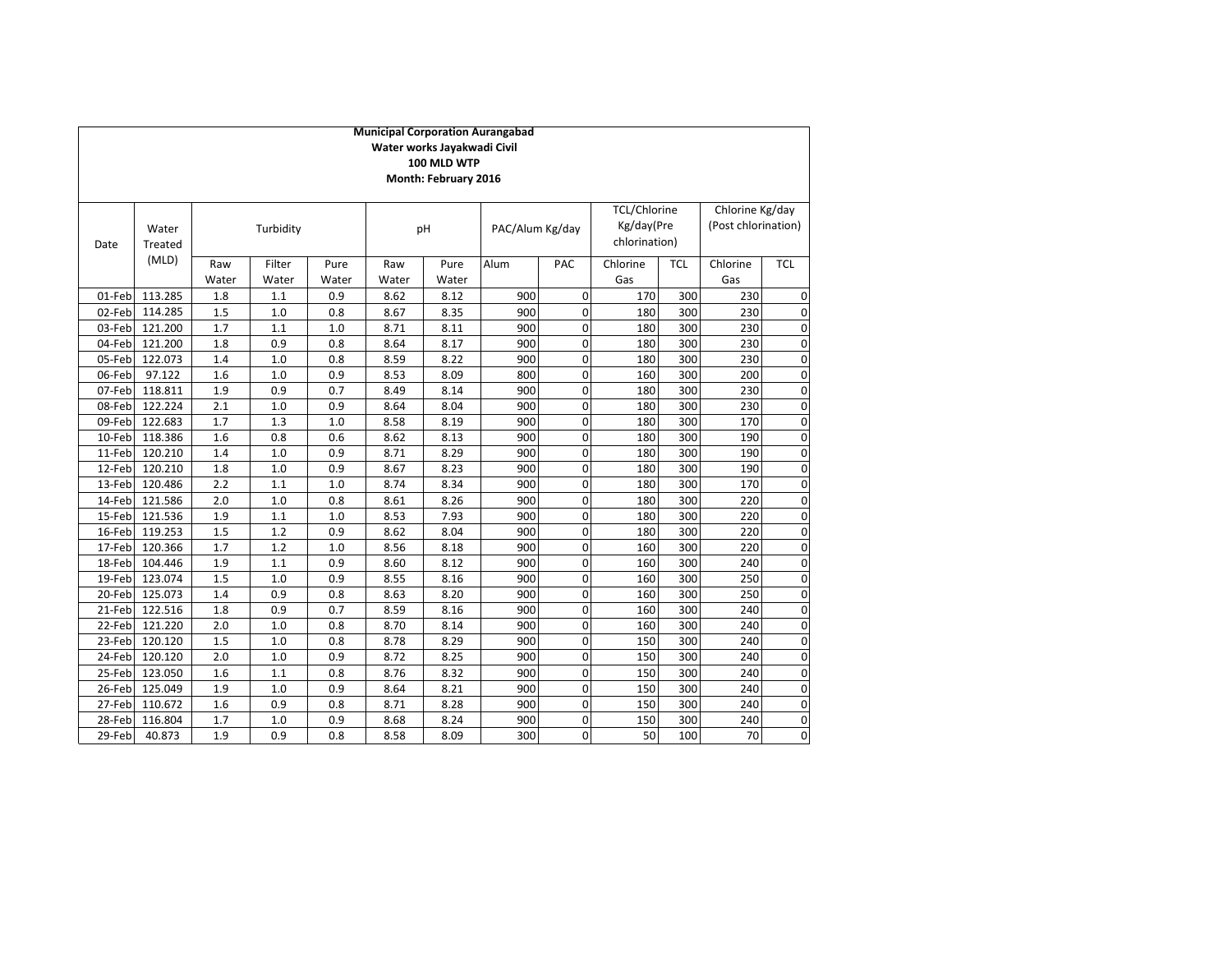|        |                  |              |                 |               | <b>Municipal Corporation Aurangabad</b> | Water works Jayakwadi Civil<br>56 MLD WTP<br>Month: February 2016 |                 |             |                                                    |            |                                        |                |
|--------|------------------|--------------|-----------------|---------------|-----------------------------------------|-------------------------------------------------------------------|-----------------|-------------|----------------------------------------------------|------------|----------------------------------------|----------------|
| Date   | Water<br>Treated |              | Turbidity       |               | pH                                      |                                                                   | PAC/Alum Kg/day |             | <b>TCL/Chlorine</b><br>Kg/day(Pre<br>chlorination) |            | Chlorine Kg/day<br>(Post chlorination) |                |
|        | (MLD)            | Raw<br>Water | Filter<br>Water | Pure<br>Water | Raw<br>Water                            | Pure<br>Water                                                     | Alum            | PAC         | Chlorine<br>Gas                                    | <b>TCL</b> | Chlorine<br>Gas                        | <b>TCL</b>     |
| 01-Feb | 26.542           | 8.5          | 1.0             | 0.7           | 8.55                                    | 7.71                                                              | 240             | $\Omega$    | 50                                                 | 150        | 130                                    | 0              |
| 02-Feb | 35.000           | 7.5          | 0.9             | 0.8           | 8.59                                    | 7.77                                                              | 240             | $\Omega$    | 60                                                 | 150        | 130                                    | 0              |
| 03-Feb | 39.312           | 10.9         | 1.0             | 0.9           | 8.51                                    | 7.72                                                              | 240             | $\mathbf 0$ | 50                                                 | 150        | 130                                    | 0              |
| 04-Feb | 38.075           | 5.8          | 0.7             | 0.6           | 8.60                                    | 7.85                                                              | 240             | $\mathbf 0$ | 60                                                 | 150        | 130                                    | 0              |
| 05-Feb | 38.190           | 7.8          | 0.9             | 0.8           | 8.52                                    | 7.79                                                              | 240             | $\mathbf 0$ | 60                                                 | 150        | 130                                    | 0              |
| 06-Feb | 34.725           | 4.5          | 1.0             | 0.9           | 8.57                                    | 7.90                                                              | 240             | $\mathbf 0$ | 50                                                 | 150        | 120                                    | 0              |
| 07-Feb | 23.412           | 6.3          | 1.0             | 0.8           | 8.48                                    | 7.86                                                              | 240             | $\Omega$    | 50                                                 | 150        | 130                                    | 0              |
| 08-Feb | 38.237           | 7.3          | 0.8             | 0.6           | 8.58                                    | 7.79                                                              | 240             | $\mathbf 0$ | 60                                                 | 150        | 130                                    | 0              |
| 09-Feb | 36.662           | 6.8          | 0.9             | 0.8           | 8.50                                    | 7.97                                                              | 240             | $\Omega$    | 60                                                 | 150        | 130                                    | 0              |
| 10-Feb | 37.325           | 4.1          | 0.7             | 0.6           | 8.57                                    | 7.75                                                              | 240             | $\Omega$    | 60                                                 | 150        | 130                                    | 0              |
| 11-Feb | 39.025           | 3.7          | 0.9             | 0.8           | 8.64                                    | 8.07                                                              | 240             | $\mathbf 0$ | 60                                                 | 150        | 130                                    | 0              |
| 12-Feb | 36.600           | 6.2          | 0.8             | 0.7           | 8.58                                    | 7.82                                                              | 240             | $\mathbf 0$ | 60                                                 | 150        | 120                                    | 0              |
| 13-Feb | 27.050           | 6.5          | 1.0             | 0.9           | 8.62                                    | 8.11                                                              | 240             | $\mathbf 0$ | 60                                                 | 150        | 130                                    | 0              |
| 14-Feb | 33.692           | 5.8          | 1.0             | 0.8           | 8.54                                    | 7.92                                                              | 240             | $\mathbf 0$ | 60                                                 | 150        | 120                                    | 0              |
| 15-Feb | 41.050           | 5.0          | 0.8             | 0.7           | 8.46                                    | 7.77                                                              | 240             | $\mathbf 0$ | 60                                                 | 150        | 130                                    | 0              |
| 16-Feb | 39.787           | 5.6          | 0.8             | 0.7           | 8.50                                    | 7.71                                                              | 240             | $\mathbf 0$ | 60                                                 | 150        | 130                                    | 0              |
| 17-Feb | 39.537           | 4.4          | 1.0             | 0.9           | 8.54                                    | 7.76                                                              | 240             | $\Omega$    | 60                                                 | 150        | 140                                    | 0              |
| 18-Feb | 35.575           | 8.5          | 1.0             | 0.8           | 8.48                                    | 7.73                                                              | 240             | $\Omega$    | 60                                                 | 150        | 140                                    | 0              |
| 19-Feb | 39.537           | 4.3          | 0.9             | 0.8           | 8.43                                    | 7.69                                                              | 240             | $\mathbf 0$ | 60                                                 | 150        | 140                                    | 0              |
| 20-Feb | 39.250           | 4.0          | 1.0             | 0.9           | 8.54                                    | 7.78                                                              | 240             | $\Omega$    | 60                                                 | 150        | 140                                    | 0              |
| 21-Feb | 18.372           | 5.7          | 1.0             | 0.8           | 8.61                                    | 7.83                                                              | 160             | $\mathbf 0$ | 40                                                 | 150        | 70                                     | 0              |
| 22-Feb | 37.987           | 6.2          | 0.7             | 0.6           | 8.58                                    | 7.72                                                              | 240             | $\mathbf 0$ | 60                                                 | 150        | 140                                    | 0              |
| 23-Feb | 41.050           | 4.7          | 0.9             | 0.8           | 8.64                                    | 7.95                                                              | 240             | $\mathbf 0$ | 60                                                 | 150        | 130                                    | 0              |
| 24-Feb | 41.050           | 3.7          | 1.0             | 1.0           | 8.59                                    | 8.01                                                              | 240             | $\mathbf 0$ | 60                                                 | 150        | 130                                    | 0              |
| 25-Feb | 36.226           | 7.5          | 1.0             | 0.9           | 8.53                                    | 7.89                                                              | 240             | $\mathbf 0$ | 60                                                 | 150        | 130                                    | 0              |
| 26-Feb | 39.555           | 5.6          | 0.9             | 0.8           | 8.47                                    | 7.81                                                              | 240             | $\mathbf 0$ | 60                                                 | 150        | 130                                    | 0              |
| 27-Feb | 40.275           | 4.7          | 0.8             | 0.6           | 8.52                                    | 7.90                                                              | 240             | $\mathbf 0$ | 60                                                 | 150        | 130                                    | 0              |
| 28-Feb | 33.140           | 5.1          | 0.9             | 0.8           | 8.50                                    | 7.86                                                              | 240             | $\Omega$    | 60                                                 | 150        | 130                                    | 0              |
| 29-Feb | 18.857           | 6.8          | 0.7             | 0.6           | 8.47                                    | 7.92                                                              | 80              | $\Omega$    | 20                                                 | 75         | 40                                     | $\overline{0}$ |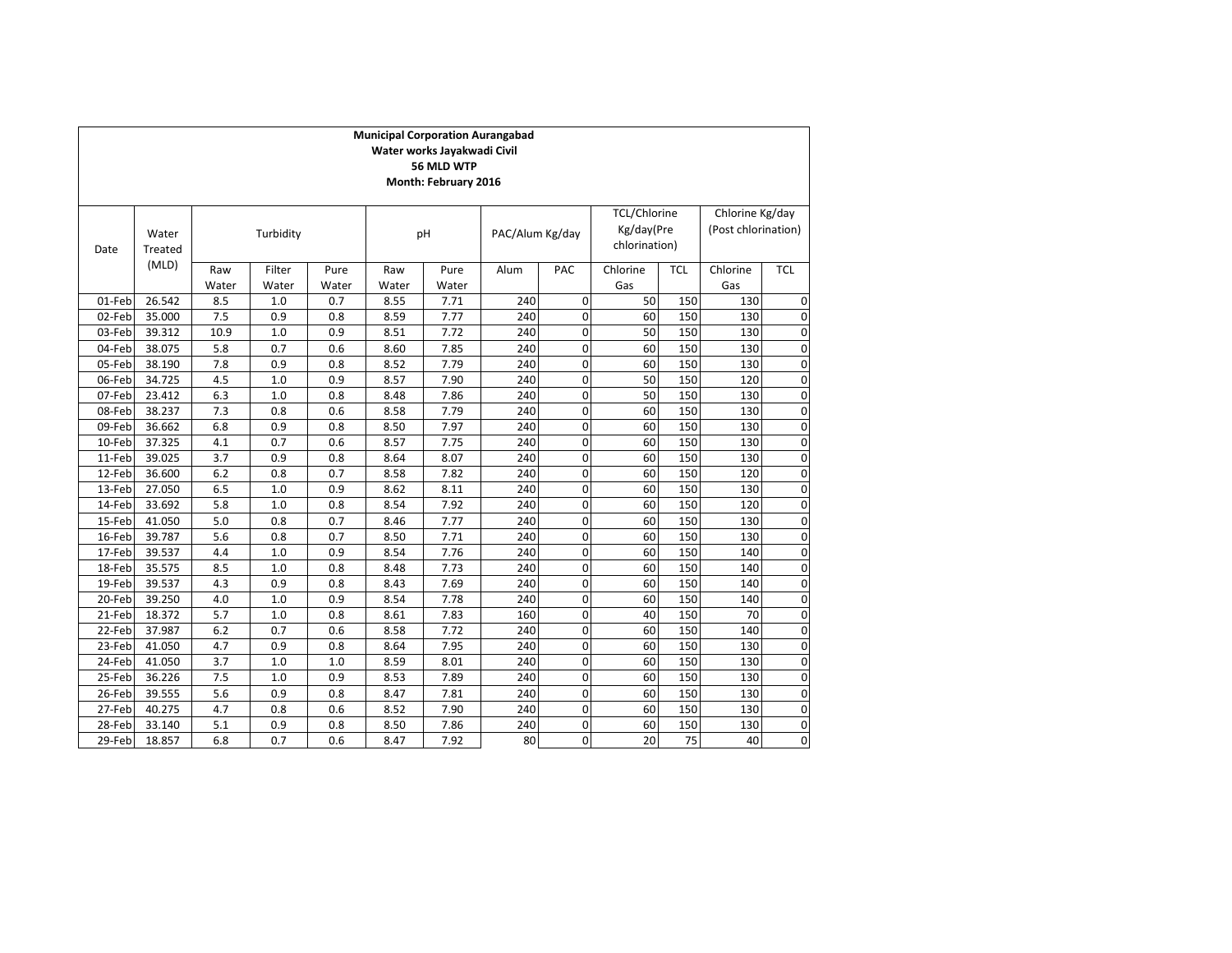# State / Regional / District / Sub Divisional Public Health Laboratory Autongebed

Phone No.: 0240237026)

 $[P.T.O.]$ 

### REPORT ON CHEMICAL EXAMINATION OF WATER FOR DRINKING PURPOSES

Date of Collection :- 04 (02) 6 Date of Receipt :- 04 021 6 Date of Examination :- 04/02/16 (All the Analytical Results are in mg./Litre except pH, Turbidity)

| Sr. No.        | $2.7$ ( $7.7$ $1.2$ $1.7$<br><b>TEST PARAMETER</b> | (1)                                            | $\cdot$ (2)<br>Raw Warde Pinsewark<br>W.T.P. | (3)                                   | Normal Values         | <b>BIS</b> Specification<br>10500 : 2012 |
|----------------|----------------------------------------------------|------------------------------------------------|----------------------------------------------|---------------------------------------|-----------------------|------------------------------------------|
|                |                                                    | $W$ $\bar{A}$ . $P$<br>Fargig.<br>Femili<br>Л. | Farola<br>56 MLD                             |                                       | Desirable.<br>Limits. | Permissible<br>Limits                    |
| 1.             | Physical Appearance                                | $C$ $\sqrt{e^{\alpha}}$                        | Clear                                        |                                       |                       |                                          |
| 2.             | Odour                                              | Odamess                                        | Odowles                                      |                                       | Agreeable             | Agreeable                                |
| 3.             | Turbidity (as N.T.U.)                              | 2.42.                                          | 1.01                                         |                                       | 1.0                   | 5.0                                      |
| 4.             | pH Value                                           | $2 - 89$                                       | $7 - 90$                                     |                                       | 6.5 to 8.5            | No relaxation                            |
| 5 <sup>2</sup> | Chlorides (as Cl)                                  | 105.0                                          | 60.06                                        |                                       | 250                   | 1000                                     |
| 6.             | Nitrates (as $NO3$ )                               | 12.20                                          | 6.12                                         |                                       | 45                    | No relaxation                            |
| 7.             | Total Hardness (as CaCO <sub>3</sub> )             | $300 - 0$                                      | $170 - 0$                                    |                                       | 200                   | 600                                      |
| <u>. 8. </u>   | Alkalinity (as CaCO,)                              | 70.0                                           | ᡏᡃ᠍᠊ᢌᠣ᠇ᢐ                                     |                                       | 200                   | 600                                      |
| 9.             | Total Dissolved Solids                             | 480.6                                          | 310.2                                        |                                       | 500                   | 2000                                     |
| 10.            | Iron (as Fe)                                       | $O - 16$                                       | O(1)                                         |                                       | 0.3                   | No relaxation                            |
| 11.            | Fluoride (as F)                                    | O.14                                           | 0.13                                         |                                       | 1.0                   | 1.5                                      |
| 12.            | Other Tests (if any)                               |                                                |                                              |                                       |                       | $\sim$                                   |
| 13.            |                                                    |                                                |                                              |                                       |                       |                                          |
| 14.            |                                                    |                                                |                                              |                                       |                       |                                          |
| 15.            |                                                    |                                                |                                              |                                       |                       |                                          |
| 76.            |                                                    |                                                |                                              |                                       |                       |                                          |
| 17.            |                                                    |                                                |                                              |                                       |                       |                                          |
| 18.            | $\overline{\phantom{a}}$                           |                                                | УĖ.<br>$\sim$ 4 $-$                          |                                       |                       |                                          |
| 19.            |                                                    |                                                |                                              |                                       |                       |                                          |
| 20.            | 的复数人名费尔                                            |                                                | $\cdot$ ,                                    | $\bullet$ , $\circ$<br>$\tau_{\rm V}$ |                       | $\epsilon$                               |

· This report is restricted only for the Sample/s is Submitted to this Laboratory.

 $\mathbf{1}$ 

· This Sample/s is / are not Collected by this Laboratory.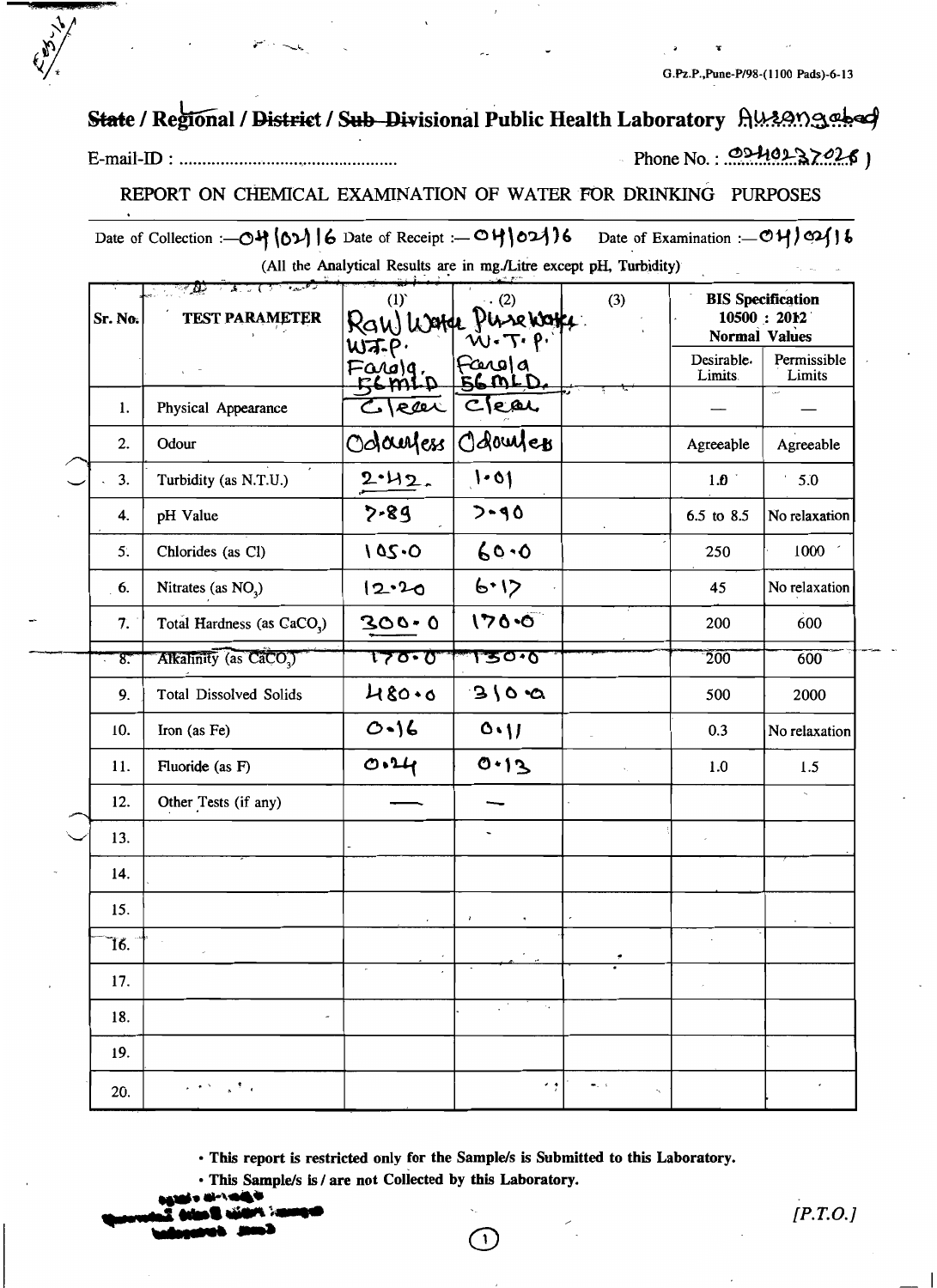|                                                                    | 2                                              |                                                                                                                                         |
|--------------------------------------------------------------------|------------------------------------------------|-----------------------------------------------------------------------------------------------------------------------------------------|
|                                                                    |                                                |                                                                                                                                         |
|                                                                    | <b>REMARKS</b>                                 |                                                                                                                                         |
| parameters only.                                                   |                                                | A) Sample No. (s) $\boxed{2}$ is/are potable / chemically fit for drinking purpose on the basis of analysed                             |
|                                                                    |                                                | However, this / these water source/s can be used for drinking purpose only after proper treatment, disinfection and                     |
| ascertaining it's bacteriological quality frequently or regularly. |                                                |                                                                                                                                         |
|                                                                    |                                                | B) Sample No. (s) 43 Contains Turbidity & Hand ness describes                                                                           |
|                                                                    |                                                |                                                                                                                                         |
| 2012                                                               |                                                | <u> 1905 - Johann Stoff, deutscher Stoff, der Stoff, der Stoff, der Stoff, der Stoff, der Stoff, der Stoff, der S</u>                   |
|                                                                    |                                                |                                                                                                                                         |
|                                                                    | $\epsilon = \sqrt{N}$ and $\epsilon$           |                                                                                                                                         |
| regularly.                                                         |                                                | drinking purpose only after proper treatment, disinfection and ascertaining it's bacteriological quality frequently or                  |
|                                                                    | $\mathcal$ Contains                            |                                                                                                                                         |
|                                                                    |                                                | <u> 1990 - Andrew Marie Barbara, Amerikaansk politiker (</u>                                                                            |
|                                                                    |                                                |                                                                                                                                         |
|                                                                    |                                                |                                                                                                                                         |
|                                                                    |                                                |                                                                                                                                         |
|                                                                    |                                                |                                                                                                                                         |
|                                                                    |                                                |                                                                                                                                         |
|                                                                    |                                                |                                                                                                                                         |
|                                                                    |                                                | Hence, this / these water Source/s is / are chemically non-potable / unfit for drinking purpose on the basis of analysed<br>1006<br>No. |
|                                                                    |                                                | Date: $16 - 02 - 16$                                                                                                                    |
|                                                                    | Forwarded With Comptiments To: Deputy Engineer |                                                                                                                                         |
|                                                                    |                                                |                                                                                                                                         |
|                                                                    |                                                |                                                                                                                                         |
| parameters only.<br><b>HEALTH SERVICES</b>                         |                                                | Filter plant-farola.<br>Auropgassad.                                                                                                    |
|                                                                    |                                                | With reference to letter No.: $15/16$ Dated: $04/02/6$                                                                                  |
| Fees Rs.:                                                          |                                                |                                                                                                                                         |
| Receipt No. and Date:                                              |                                                |                                                                                                                                         |

 $\overline{I}$ 

T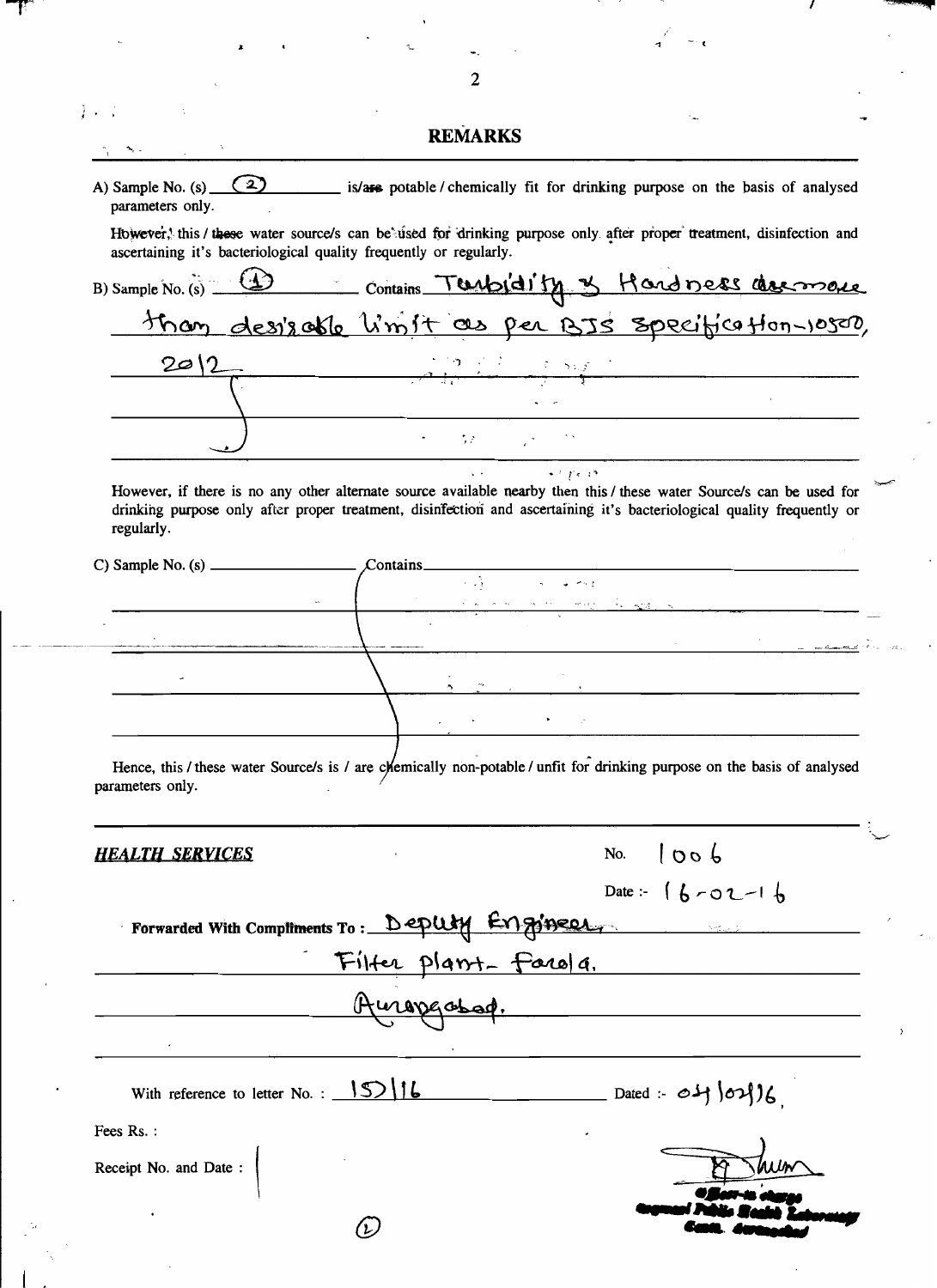G.Pz.P., Pune-P/98-(1100 Pads)-6-13

# State / Regional / District / Sub Divisional Public Health Laboratory Auteings

### E-mail-ID: .....................

# Phone No.: 021102370261

# REPORT ON CHEMICAL EXAMINATION OF WATER FOR DRINKING PURPOSES

Date of Collection :-  $29/11/6$  Date of Receipt :-  $29/02/16$ Date of Examination :- 240216 (All the Analytical Results are in mg./Litre except pH, Turbidity)

| Sr. No. | <b>TEST PARAMETER</b>                  | $(1)^{\circ}$ .<br>ROWWOTCR<br>10000LD | (2)<br>FitterWoth<br>$100 \, \text{m/L}$ | (3)                                       | <b>BIS</b> Specification<br><b>Normal Values</b> | $10500$ : 2012        |
|---------|----------------------------------------|----------------------------------------|------------------------------------------|-------------------------------------------|--------------------------------------------------|-----------------------|
|         |                                        | $F$ and $q$ ,                          | $Fand a$ .                               |                                           | Desirable<br>Limits                              | Permissible<br>Limits |
| 1.      | Physical Appearance                    | Clear                                  | C Jear                                   |                                           |                                                  |                       |
| 2.      | Odour                                  | Odauless                               | Odouvess                                 |                                           | Agreeable                                        | Agreeable             |
| 3.      | Turbidity (as N.T.U.)                  | $4 - 82$                               | $50 - 1$                                 |                                           | $1.0\,$                                          | 5.0                   |
| 4.      | pH Value                               | $7 - 6$                                | 7.89                                     |                                           | 6.5 to 8.5                                       | No relaxation         |
| 5.      | Chlorides (as Cl)                      | $85 - 0$                               | $55 - 0$                                 |                                           | 250                                              | 1000                  |
| 6.      | Nitrates (as $NOv$ )                   | $2 - 10$                               | 1.30                                     |                                           | 45                                               | No relaxation         |
| 7.      | Total Hardness (as CaCO <sub>3</sub> ) | 120.0                                  | 130%                                     | $\psi_{\rm d}$ .                          | 200                                              | 600                   |
| ัั8.    | Alkalinity (as CaCO.)                  | $+40.0$                                | <b>TSO OF THE CONTROL</b>                | $\mathcal{C}_{\mathcal{R}} = \mathcal{A}$ | 200                                              | 600                   |
| 9.      | <b>Total Dissolved Solids</b>          | 810.0                                  | 250.0                                    |                                           | 500                                              | 2000                  |
| 10.     | Iron (as Fe)                           | 0.03                                   | $0 - 01$                                 |                                           | 0.3                                              | No relaxation         |
| 11.     | Fluoride (as F)                        | و بر                                   | $\mathcal{D}$                            |                                           | 1.0                                              | 1.5                   |
| 12.     | Other Tests (if any)                   |                                        |                                          |                                           |                                                  |                       |
| 13.     |                                        |                                        | $\,$                                     |                                           |                                                  |                       |
| 14.     |                                        |                                        |                                          |                                           |                                                  |                       |
| 15.     |                                        |                                        |                                          |                                           |                                                  |                       |
| 16,     |                                        |                                        |                                          |                                           |                                                  |                       |
| 17.     |                                        |                                        |                                          |                                           |                                                  |                       |
| 18.     |                                        |                                        | ਨਾ ਕ                                     | $\overline{1}$                            |                                                  |                       |
| 19.     |                                        |                                        |                                          |                                           |                                                  |                       |
| 20.     |                                        | $\epsilon$                             | $\kappa_{\rm g}$                         |                                           |                                                  |                       |

· This report is restricted only for the Sample/s is Submitted to this Laboratory.

E

· This Sample/s is / are not Collected by this Laboratory.

 $[*P.T.O.*]$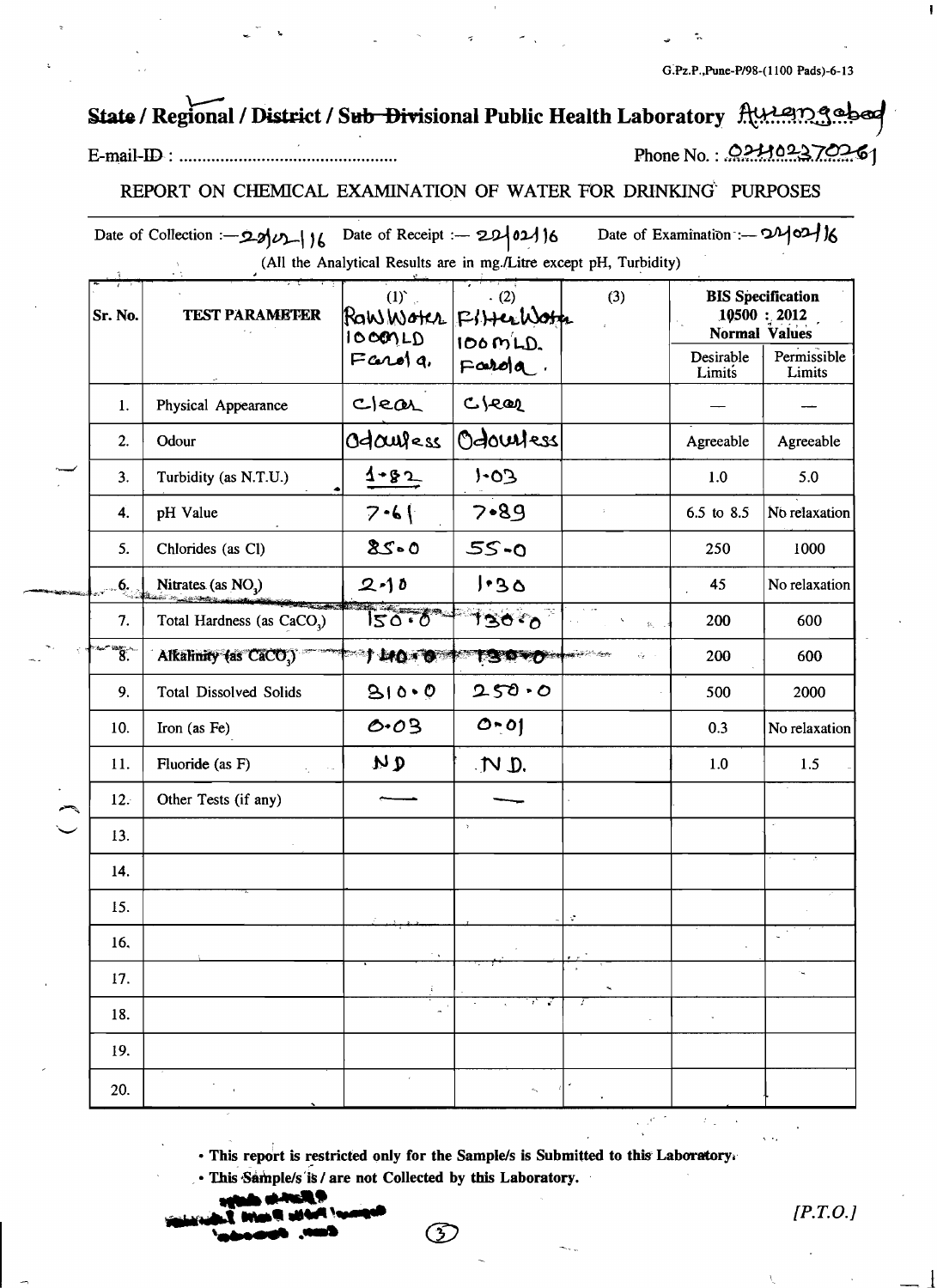|                                             | <b>REMARKS</b>                                                                                                                                                                                                                                 |
|---------------------------------------------|------------------------------------------------------------------------------------------------------------------------------------------------------------------------------------------------------------------------------------------------|
| A) Sample No. (s) $(2)$<br>parameters only. | is/are potable/ chemically fit for drinking purpose on the basis of analysed                                                                                                                                                                   |
|                                             | However, this / these water source/s can be used for drinking purpose only after proper treatment, disinfection and<br>ascertaining it's bacteriological quality frequently or regularly.                                                      |
|                                             | B) Sample No. (s) __ (1) contains Turbiclity is more than desirable<br>L'imit as per BIS Specification 10500-2012                                                                                                                              |
|                                             |                                                                                                                                                                                                                                                |
|                                             |                                                                                                                                                                                                                                                |
|                                             |                                                                                                                                                                                                                                                |
|                                             |                                                                                                                                                                                                                                                |
| regularly.                                  | However, if there is no any other alternate source available nearby then this / these-water Source/s can be used for<br>drinking purpose only after proper treatment, disinfection and ascertaining it's bacteriological quality frequently or |
|                                             | $\text{contains}_{\text{max}}$<br>$\epsilon = \pm 1$                                                                                                                                                                                           |
|                                             | $\overline{\cdots}$<br>$\mathbb{R}^n$ , where                                                                                                                                                                                                  |
|                                             | The Common State of the Common Common Common Common Common Common Common Common Common Common Common Common Common Common Common Common Common Common Common Common Common Common Common Common Common Common Common Common Co                 |
|                                             |                                                                                                                                                                                                                                                |
|                                             |                                                                                                                                                                                                                                                |
|                                             |                                                                                                                                                                                                                                                |
| parameters only.                            |                                                                                                                                                                                                                                                |
| <b>HEALTH SERVICES</b>                      | Hence, this / these water Source/s is / are chemically non-potable / unfit for drinking purpose on the basis of analysed                                                                                                                       |
|                                             | No. $1520$<br>Date: $14 - 03 - 16$                                                                                                                                                                                                             |
|                                             | Forwarded With Compliments To: Section Enginees,                                                                                                                                                                                               |
|                                             | Fitter Plant-Farola                                                                                                                                                                                                                            |
|                                             | Ausangobad.                                                                                                                                                                                                                                    |
|                                             |                                                                                                                                                                                                                                                |
| Fees Rs.:                                   | With reference to letter No.: $\frac{163}{16}$                                                                                                                                                                                                 |
| Receipt No. and Date:                       |                                                                                                                                                                                                                                                |

 $\overline{2}$ .

 $\frac{1}{2}$ 

 $\ddot{\cdot}$ 

 $\overline{\phantom{a}}$ 

 $\overline{a}$ 

 $\epsilon$   $\epsilon$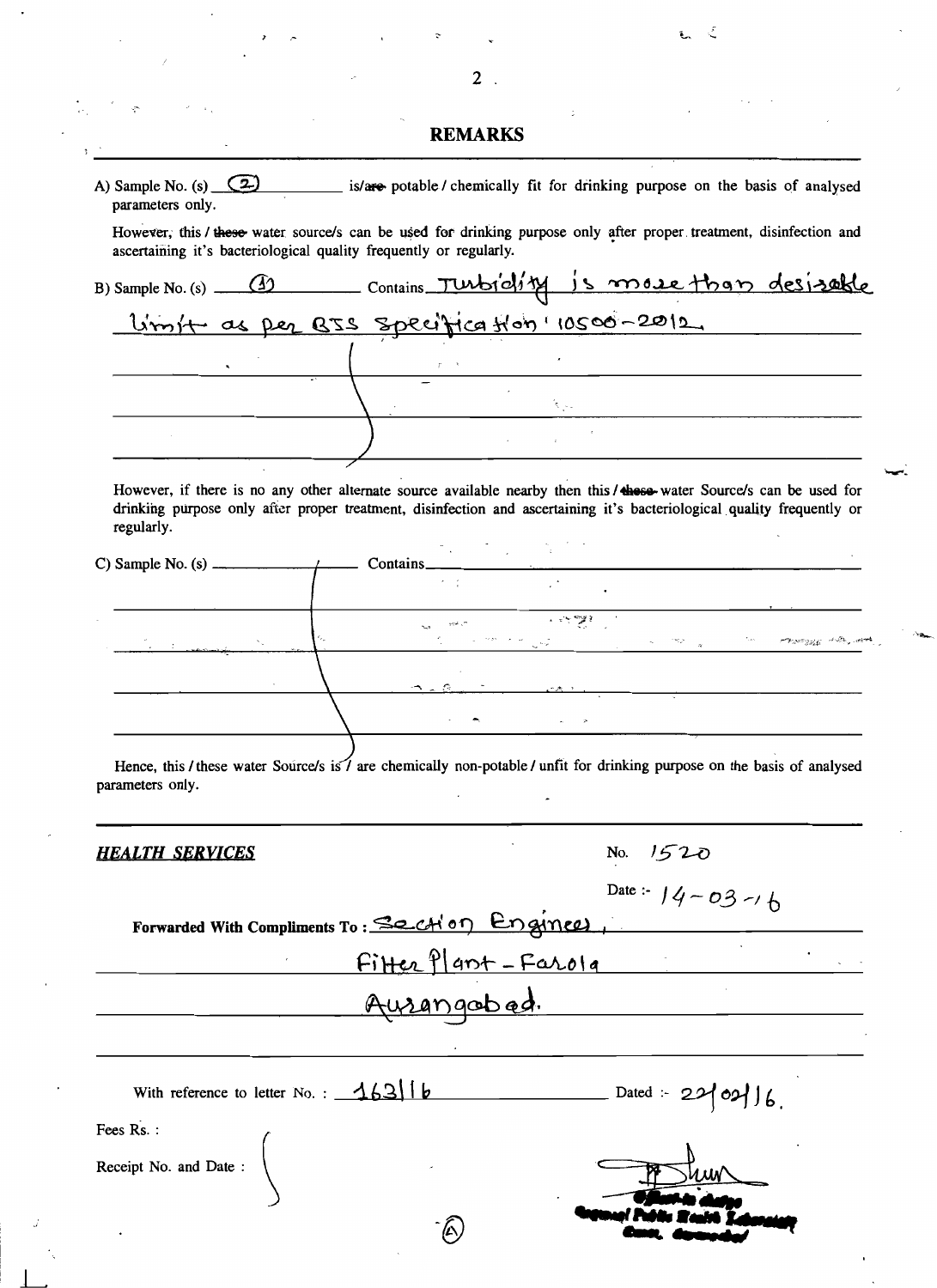महाराष्ट्र राज्य सार्वजनिक आरोग्य सेवा स्त्यान्त्रमः प्रयोगशाळा, *हेरी २२ अलं ट*ेता. दुर्गी *गाला। ट*र्जिल्हा मि न हमरान्न ई. मेल -

<u>र्प्राणी नमुन्याचा सूक्ष्मजीवीय अहव</u>ाल पाठविणाऱ्यांचे नाव व पत्ता  $4040$ व्यास्तु ड्येमे मेता  $-99398$ पाठविणाऱ्यांचे पत्र क्रमांक व दिनांक 09.02.2095 प्रयोगशाळा संदर्भ क्रमांक  $-920 - 23$ नमुना घेतल्याचा दिनांक  $\ddot{\phantom{a}}$  $0,902,96$ नमूना पोहचल्याचा दिनांक ٠\_ परीक्षण सूरू केल्याचा दिनांक ţ.

| अ.क्र.         | नमुन्याचा<br>निश्चित |                   |                                     | नमुन्याचे विवरण                                                                  | MPN           | 100r<br><del>परोक्षणाचे निष्</del> कर्षे | अभिप्राय    |
|----------------|----------------------|-------------------|-------------------------------------|----------------------------------------------------------------------------------|---------------|------------------------------------------|-------------|
|                | केलेला               | स्त्रोताचा        | स्त्रोताचे स्थानिक                  | प्रभाग/वाडी/पाडा                                                                 |               | Theme                                    |             |
|                | क्रमांक              | प्रकार            | नाव                                 | वस्तीचे इ. नाव                                                                   | $c$ difon     | $cd$ form                                |             |
|                |                      | यान्त             |                                     | भातवान वासी पड़ तकालेख                                                           | O             |                                          |             |
| <u> N</u>      | ୧୧                   | $\overline{w}$ of | <u> पिभू ने</u>                     | 4d                                                                               |               |                                          |             |
|                |                      |                   |                                     | $\epsilon$ $\frac{1}{4}$ $\frac{1}{4}$ $\frac{1}{4}$ $\frac{1}{4}$ $\frac{1}{4}$ | $\mathcal{O}$ |                                          | $u \circ u$ |
| $\mathfrak{F}$ |                      | ધા ત              | $\overline{A}$<br>तिव्र<br>নস্কিসনা |                                                                                  | Ô             |                                          | 2432        |
| ]F             | QΔ                   | ऱ्यात             | -ইন<br>2<br>्छ न<br>पेषष्टर<br>່ດ   | জা<br>S<br>24015                                                                 |               |                                          |             |

अभिप्राय :- पिण्यास अयोग्य पाण्यावर च्र<del>माणि</del>त क्लोरिनच्या मात्रेसह योग्य <del>ती प्रक्रिया</del> करून व सूक्ष्मजीवीय पुनर्तपासणीनंतर पिण्यास योग्य असल्याची खात्री झाल्यानंतरच ते पाणी पिण्यासाठी वापरता येईल.

अहवाल क्रमांक :  $\mathcal{7}$ 2  $\mathcal{S}$ फोनद्वारे/तारेने कळविल्याचा दिनांक :- $04 - 02 - 16$ दिनांक :-प्रत सादर:  $(9)$ ाटविकास अधिकारी, पंचायत समिती ………… (२) जिल्हा आरोग्य अधिकारी, जिल्हा परिषद, जिल्हा '' शा.फो.झि.मू.,पुणे-पी/९४-(७,००० प्रती)-१०-२०१२

5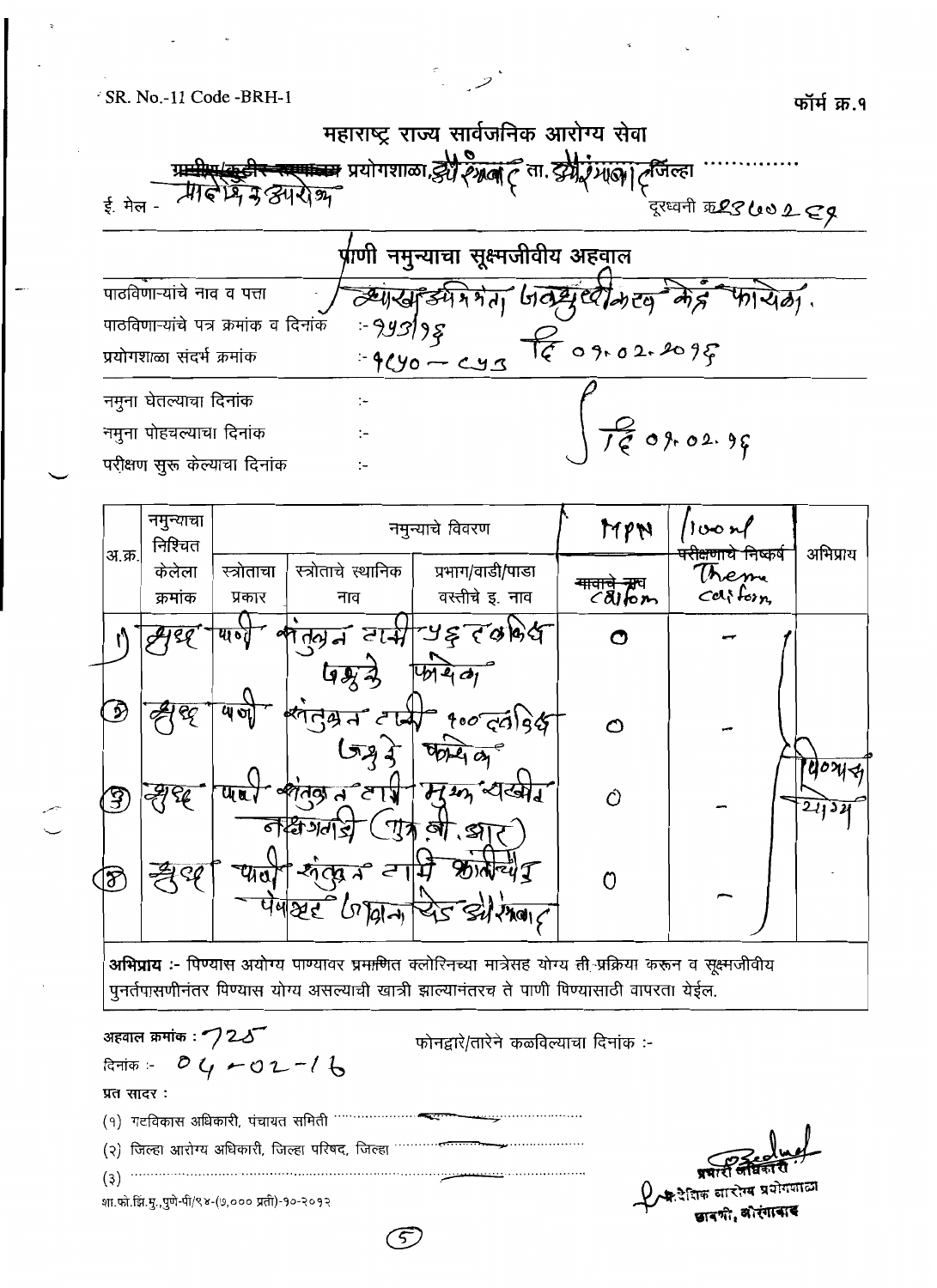फॉर्म क्र.१



 $\epsilon$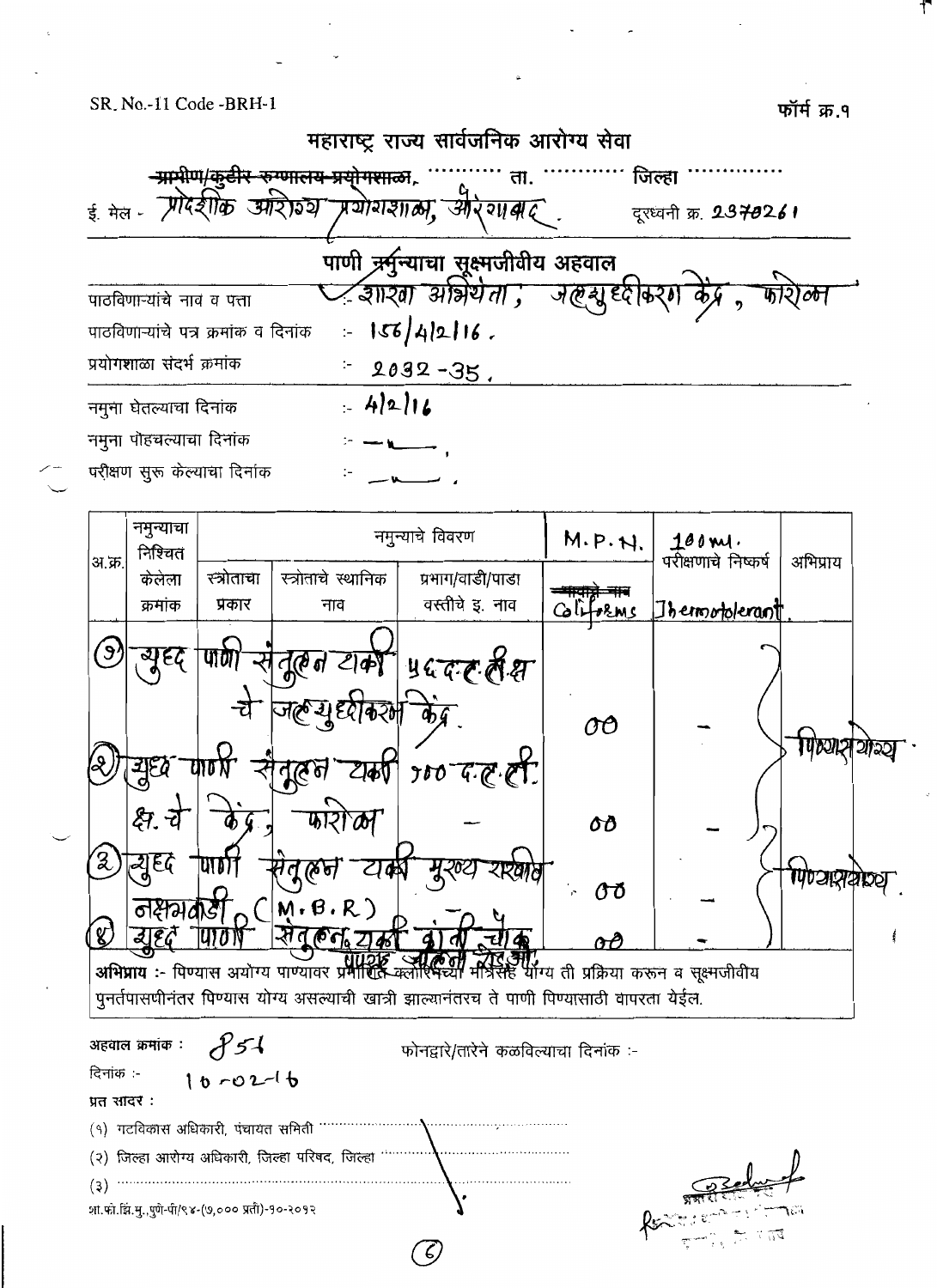Ŧ

|        |                                      |            |                    |          | पाणी अर्मुन्याचा सूक्ष्मुजीवीय अहवाल                                             |                                                                                           |                                          |          |
|--------|--------------------------------------|------------|--------------------|----------|----------------------------------------------------------------------------------|-------------------------------------------------------------------------------------------|------------------------------------------|----------|
|        | पाठविणाऱ्यांचे नाव व पत्ता           |            |                    | $= 3120$ | <u> आभेर्यता ,</u>                                                               | সৰ্কে হাৰ্ডৰ                                                                              | करम                                      |          |
|        | पाठविणाऱ्यांचे पत्र क्रमांक व दिनांक |            | $\vdots$           |          | $158/8/2/16$ .                                                                   |                                                                                           |                                          |          |
|        | प्रयोगशाळा संदर्भ क्रमांक            |            | ÷                  |          | $2182 - 185$ .                                                                   |                                                                                           |                                          |          |
|        | नमुना घेतल्याचा दिनांक               |            |                    |          | 9 2 16                                                                           |                                                                                           |                                          |          |
|        | नमुना पोहचल्याचा दिनांक              |            |                    |          |                                                                                  |                                                                                           |                                          |          |
|        | परीक्षण सुरू केल्याचा दिनांक         |            | ፦                  |          |                                                                                  |                                                                                           |                                          |          |
|        | नमुन्याचा                            |            |                    |          |                                                                                  |                                                                                           |                                          |          |
| अ.क्र. | निश्चित                              |            |                    |          | नमुन्याचे विवरण                                                                  | M.P.W.                                                                                    | 100 ml.<br>परीक्षणाचे निष्कर्ष           | अभिप्राय |
|        | केलेला                               | स्त्रोताचा | स्त्रोताचे स्थानिक |          | प्रभाग/वाडी/पाडा                                                                 | <del>- 11. 11. 11.</del>                                                                  |                                          |          |
|        | क्रमांक                              | प्रकार     | नाव                |          | वस्तीचे इ. नाव                                                                   |                                                                                           | <u>Colitions</u> Thermotolerant.         |          |
|        | उ। १८                                |            | নুষ্কেন            |          | प <i>्रद</i> ्रहरू<br>क्श                                                        |                                                                                           |                                          |          |
|        | द्वभल                                | ্র         |                    |          |                                                                                  |                                                                                           |                                          |          |
|        |                                      |            |                    |          |                                                                                  |                                                                                           |                                          |          |
|        | ग्रह्य                               |            | तुरून              |          | यक्ष १०० व. ह.                                                                   | υυ                                                                                        |                                          |          |
|        |                                      |            |                    |          |                                                                                  |                                                                                           |                                          |          |
|        |                                      |            |                    |          |                                                                                  |                                                                                           |                                          | Y OEITEA |
|        |                                      |            |                    |          |                                                                                  | OO                                                                                        |                                          |          |
|        |                                      |            | (M.B.R.)           |          |                                                                                  | OT.                                                                                       |                                          |          |
|        |                                      |            |                    |          | अभिप्राय :- पिण्यास अयोग्य पाण्यावर प्रमाणित क्लोरिनच्या <del>'मॅ</del> ार्जेसह' |                                                                                           | थॉर्ग्य ती प्रक्रिया करून व सूक्ष्मजीवीय |          |
|        |                                      |            |                    |          |                                                                                  | पुनर्तपासणीनंतर पिण्यास योग्य असल्याची खात्री झाल्यानंतरच ते पाणी पिण्यासाठी वापरता येईल. |                                          |          |

न्दिशिक आशोध b<del>a</del> छावणी, भौरंगायाध

शा.फो.झि.मु.,पुणे-पी/९४-(७,००० प्रती)-१०-२०१२

 $\left( \mathsf{q}\right)$  गटविकास अधिकारी, पंचायत समिती  $\cdots$ 

(२) जिल्हा आरोग्य अधिकारी, जिल्हा परिषद, जिल्हा <sup>….</sup>

 $\bullet$  (3)  $\bullet$ 

う

. . . . . . . . . . . . . . . . . .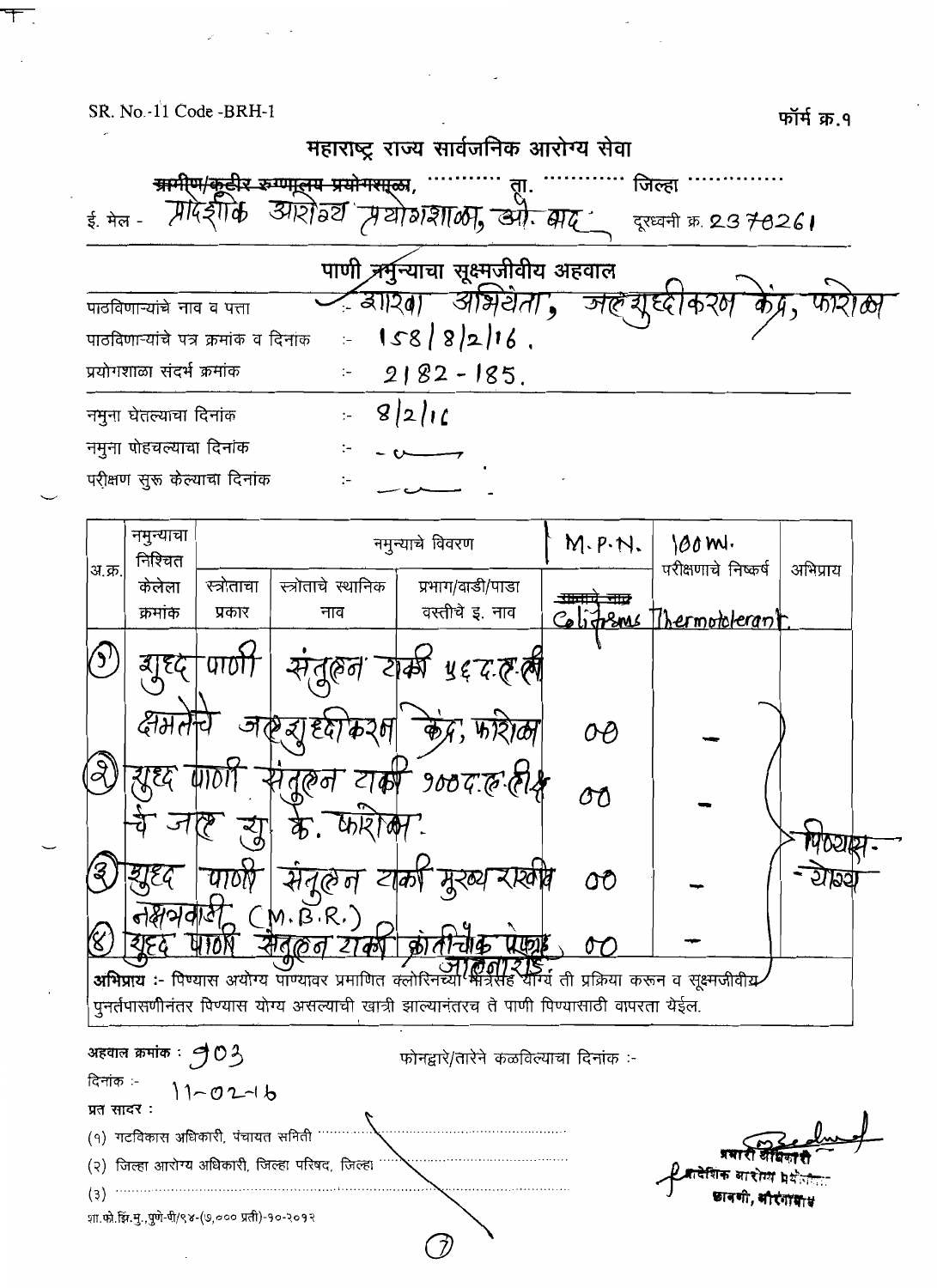

|                        | नमुन्याचा<br>निश्चित |                      |                           | नमुन्याचे विवरण                                                                                    | MPN                                           | 100m                                          | अभिप्राय       |  |
|------------------------|----------------------|----------------------|---------------------------|----------------------------------------------------------------------------------------------------|-----------------------------------------------|-----------------------------------------------|----------------|--|
| अ.क्र.                 | केलेला<br>क्रमांक    | स्त्रोताचा<br>प्रकार | स्त्रोताचे स्थानिक<br>नाव | प्रभाग/वाडी/पाडा<br>वस्तीचे इ. नाव                                                                 | ग <del>ावाच ना</del> व<br>$\text{col}$ ; form | परीक्षणाचे निष्कर्षे<br>Themo<br>$col_1$ form |                |  |
|                        | <del>থ</del> গ্র     |                      | पार्ण करंतुल टार्म        | - ५६ दक्ष्मि<br>$-$ 31. LIGERED-La distribution                                                    |                                               |                                               |                |  |
| $\mathcal{S}^{\prime}$ |                      |                      |                           | $\frac{1}{4\pi\sqrt{3}}$ and $\frac{1}{4\pi\sqrt{3}}$ and $\frac{1}{4\pi\sqrt{3}}$<br>जिश्वर फायेक | Ω                                             |                                               |                |  |
| .3)                    | न्युद्द              |                      | $\sqrt{4445}$             | पार्षे संतुल होरी मुख्य सम्बन्ध<br>$($ एक ली आर $)$                                                | Λ                                             |                                               | पण्यस<br>शोग्य |  |
|                        | УÇ                   | $4 - 4$              | <b>संतुलन टामे</b>        | श्री तीच्युं कु<br>UNDE LATE SITING                                                                | $\hat{C}$                                     |                                               |                |  |
|                        |                      |                      |                           |                                                                                                    |                                               |                                               |                |  |

अभिप्राय :- पिण्यास अयोग्य पाण्यावर प्रमाणित क्लोरिनच्या मात्रेसह योग्य ती प्रक्रिया करून व सूक्ष्मजीवीय पुनर्तपासणीनंतर पिण्यास योग्य असल्याची खात्री झाल्यानंतरच ते पाणी पिण्यासाठी वापरता येईल.

अहवाल क्रमांक $:$  96 $g$ फोनद्वारे/तारेने कळविल्याचा दिनांक :-दिनांक :- $16 - 01 - 16$ प्रत सादर:  $(9)$  गटविकास अधिकारी, पंचायत समिती \*\*\*\*\*\*\*\*\*\*\*\*\*\* (२) जिल्हा आरोग्य अधिकारी, जिल्हा परिषद, जिल्हा शा.फो.झि.मु.,पुणे-पी/९४-(७,००० प्रती)-१०-२०१२

 $\widehat{\mathcal{E}}$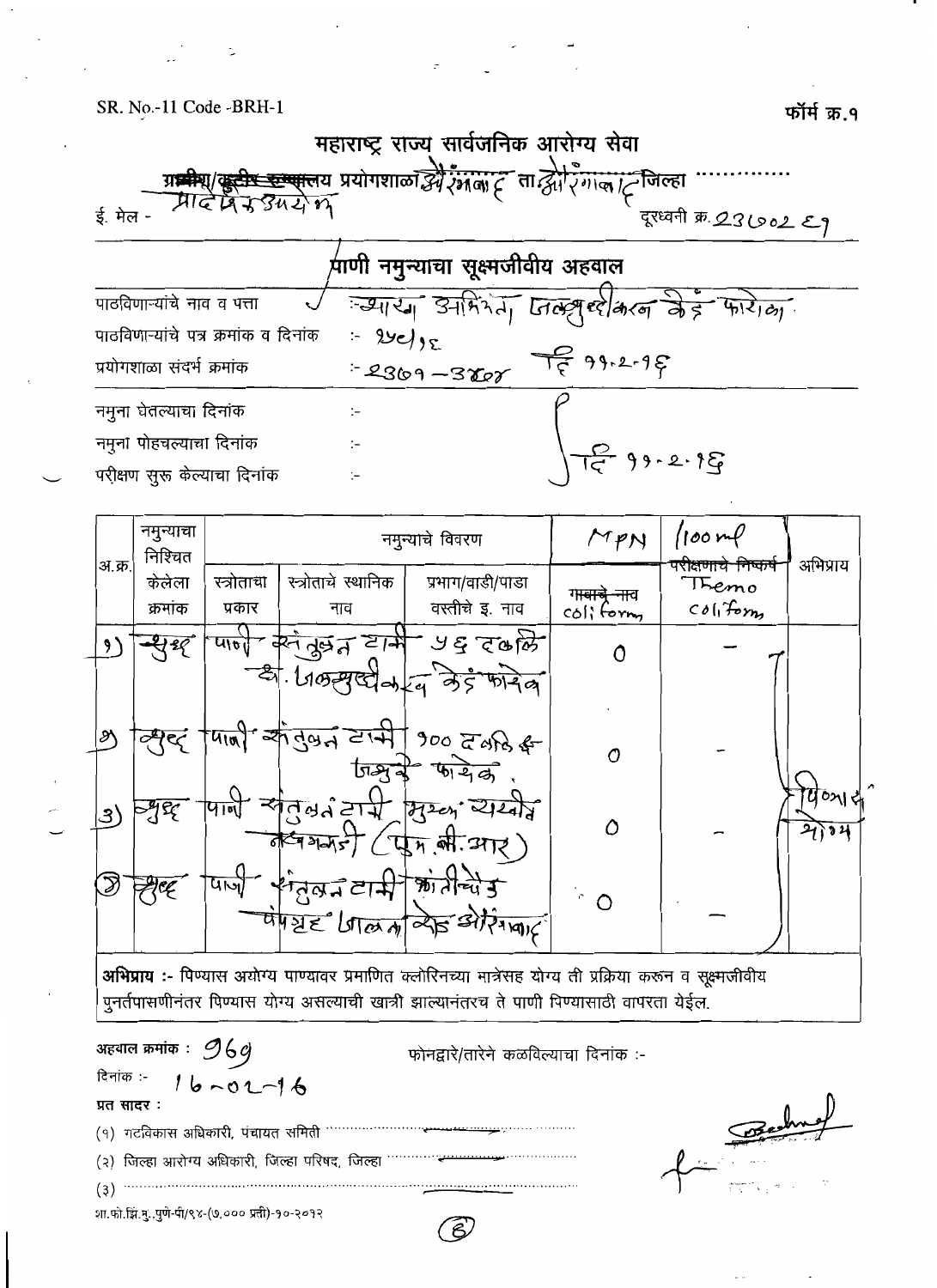फॉर्म क्र.१

# महाराष्ट्र राज्य सार्वजनिक आरोग्य सेवा

ग्रामीण/कुटीर रूग्णाल<del>य प्र्</del>योगशाळा, ....... ता. जिल्हा  $\cdots$ ई. मेल -दूरध्वनी क्र. 2370261

पाणी चर्मुन्याचा सूक्ष्मजीवीय अहवाल Zआरa|आंभ्रेयेता , जल्खूट्दा*ेरफ* पाठविणाऱ्यांचे नाव व पत्ता  $= -15/2/16$ , 160/2016 पाठविणाऱ्यांचे पत्र क्रमांक व दिनांक प्रयोगशाळा संदर्भ क्रमांक  $2509 - 512$  $\div$  $|5|2|16$ नमुना घेतल्याचा दिनांक  $\ddot{z}$ नमुना पोहचल्याचा दिनांक  $\rightarrow$ परीक्षण सुरू केल्याचा दिनांक

| अ.क्र.    | नमुन्याचा<br>निश्चित      |                         |                           | नमुन्याचे विवरण                                                                                                                                                                                              |                                             | परीक्षणाचे निष्कर्ष | अभिप्राय                |      |
|-----------|---------------------------|-------------------------|---------------------------|--------------------------------------------------------------------------------------------------------------------------------------------------------------------------------------------------------------|---------------------------------------------|---------------------|-------------------------|------|
|           | केलेला<br>क्रमांक         | स्त्रोताचा<br>प्रकार    | स्त्रोताचे स्थानिक<br>नाव | प्रभाग/वाडी/पाडा<br>वस्तीचे इ. नाव                                                                                                                                                                           | गावाचे नाव<br>$\frac{1}{2}$ $\rightarrow$ 1 |                     |                         |      |
| ℗         | यूदृट् पा॑ <sub>श</sub> ि |                         |                           | संलूलन राकी प्रदक्षिक ये                                                                                                                                                                                     |                                             |                     |                         |      |
|           |                           |                         |                           | ग@र्युष्ट्वीकरम केंद्र फारीबा                                                                                                                                                                                | œ                                           |                     | पिष्यासक्षोत्र्यः       |      |
| 2)        | श्रिद्य                   | पार्णी                  |                           | संतुरून टार्की ९०० द ह ही थ रो                                                                                                                                                                               |                                             |                     |                         |      |
|           |                           |                         | जलदाहदीकरण केंद्र         |                                                                                                                                                                                                              | ൙                                           |                     | । <b>ए</b> ठ्यास्तवाञ्च |      |
|           | न्युस्द                   |                         |                           | संबद्धल ट्यारी मुख्य राखेव नद्यगवाएँ।<br>$(7M \cdot B \cdot R)$                                                                                                                                              | ОC                                          |                     | પ્રુઆસવ                 | थ्यि |
| (8)       | सुष्टद                    |                         | सीतूहन                    | रार्की कोगेचीक पैपलह<br>जांठना वेख और मद                                                                                                                                                                     | ÔО                                          |                     | पठ्यास                  |      |
|           |                           |                         |                           | <b>अभिप्राय :-</b> पिण्यास अयोग्य पाण्यावर प्रमाणित क्लोरिनच्या मात्रेसह योग्य ती प्रक्रिया करून व सूक्ष्मजीवीय<br>पुनर्तपासणीनंतर पिण्यास योग्य असल्याची खात्री झाल्यानंतरच ते पाणी पिण्यासाठी वापरता येईल. |                                             |                     |                         |      |
| दिनांक :- | अहवाल क्रमांक :           | 10 6g<br>$18 - 02 - 16$ |                           | फोनद्वारे/तारेने कळविल्याचा दिनांक :-                                                                                                                                                                        |                                             |                     |                         |      |

q

प्रत सादर: (१) गटविकास अधिकारी, पंचायत समिती (२) जिल्हा आरोग्य अधिकारी, जिल्हा परिषद, जिल्हा 

लाउनी, औरंगाबाद

शा.फो.झि.मु.,पुणे-पी/९४-(७,००० प्रती)-१०-२०१२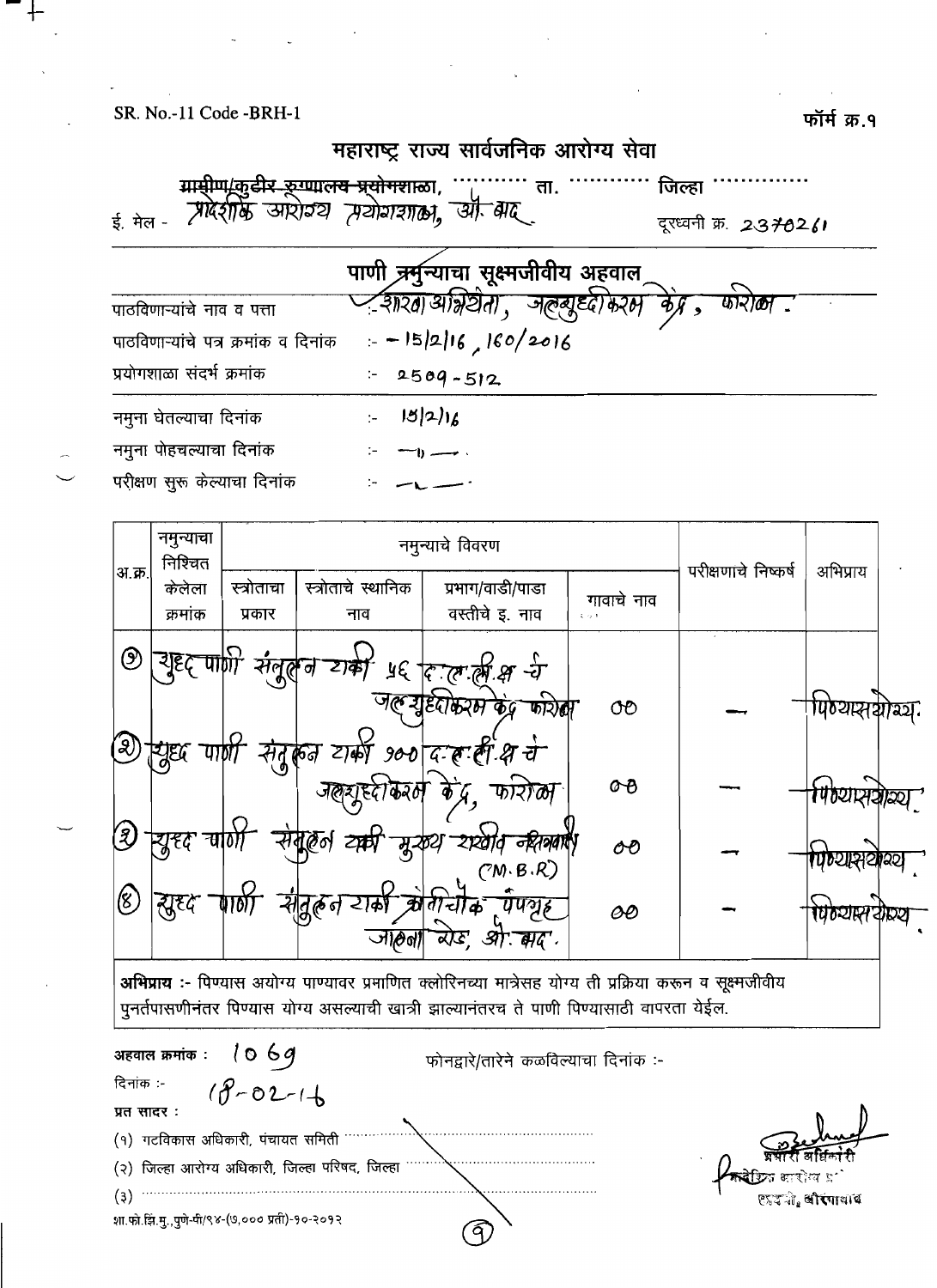

| पाठविणाऱ्यांचे नाव व पत्ता           |
|--------------------------------------|
| पाठविणाऱ्यांचे पत्र क्रमांक व दिनांक |
| प्रयोगशाळा संदर्भ क्रमांक            |
| नमुना घेतल्याचा दिनांक               |
| नमुना पोहचल्याचा दिनांक              |
| परीक्षण सुरू केल्याचा दिनांक         |

च्याखा अमिर्मा जलसुब्रीके (व मेर्द्र  $\overrightarrow{m}$   $\overrightarrow{dp}$ .  $\overleftrightarrow{6}$  9  $c \cdot 2 \cdot 20$  $2626 - 6600$  $\mathcal{L}$  $4 - 2 - 20$  $\ddot{ }$ ٠.

|        | नमुन्याचा<br>निश्चित |                      |                                 | नमुन्याचे विवरण                                                                                                                                                          | MPN                     | 100m                                               | अभिप्राय |
|--------|----------------------|----------------------|---------------------------------|--------------------------------------------------------------------------------------------------------------------------------------------------------------------------|-------------------------|----------------------------------------------------|----------|
| अ.क्र. | केलेला<br>क्रमांक    | स्त्रोताचा<br>प्रकार | स्त्रोताचे स्थानिक<br>नाव       | प्रभाग/वाडी/पाडा<br>वस्तीचे इ. नाव                                                                                                                                       | colifom                 | प <u>रीक्ष</u> णाचे निष्कर्ष<br>Thermo<br>coliform |          |
|        |                      |                      |                                 | $\downarrow$ $\star$ $\star$ $\downarrow$ $\downarrow$ $\downarrow$ $\sim$ $\star$ $\star$ $\downarrow$ $\downarrow$                                                     |                         |                                                    |          |
| ЭJ     | <b><u> 2980'</u></b> |                      |                                 | $ \frac{1}{2}$ $\frac{1}{2}$ $\frac{1}{2}$ $\frac{1}{2}$ $\frac{1}{2}$ $\frac{1}{2}$ $\frac{1}{2}$ $\frac{1}{2}$ $\frac{1}{2}$ $\frac{1}{2}$ $\frac{1}{2}$ $\frac{1}{2}$ | 0                       |                                                    | 0.6212   |
| 3)     | ₹E                   |                      | ন্ন্স বামু<br><u>तस्रंगगड़ी</u> | $H207 - 1611$<br>$(\eta_A$ धी. अर)                                                                                                                                       | Û                       |                                                    | 21)921   |
|        | Sł,                  | पारा                 | ਰੁਭ੍ਯ ਟਾ ਹੀ                     | $\frac{1}{2}$<br>पे पशह " कितिमान्दो ज्योरिष्काट                                                                                                                         | $\ddot{a}$ , $\ddot{O}$ |                                                    |          |

अभिप्राय :- पिण्यास अयोग्य पाण्यावर प्रमाणित क्लोरिनच्या मात्रेसह योग्य ती प्रक्रिया करून व सूक्ष्मजीवीय पुनर्तपासणीनंतर पिण्यास योग्य असल्याची खात्री झाल्यानंतरच ते पाणी पिण्यासाठी वापरता येईल.

 $\frac{13\frac{7}{2}}{285}$  16 अहवाल क्रमांक : फोनद्वारे/तारेने कळविल्याचा दिनांक :-दिनांक :-प्रत सादर: (१) गटविकास अधिकारी, पंचायत समिती ………………  $\begin{minipage}{0.9\linewidth} \begin{tabular}{l} \hline \textbf{1} & \textbf{2} & \textbf{3} & \textbf{4} & \textbf{5} & \textbf{6} & \textbf{6} & \textbf{6} & \textbf{6} & \textbf{6} & \textbf{6} & \textbf{6} & \textbf{6} & \textbf{6} & \textbf{6} & \textbf{6} & \textbf{6} & \textbf{6} & \textbf{6} & \textbf{6} & \textbf{6} & \textbf{6} & \textbf{6} & \textbf{6} & \textbf{6} & \textbf{6} & \textbf{6} & \textbf{6} &$  $(3)$ शा.फो.झि.मु.,पुणे-पी/९४-(७,००० प्रती)-१०-२०१२

 $\widehat{16}$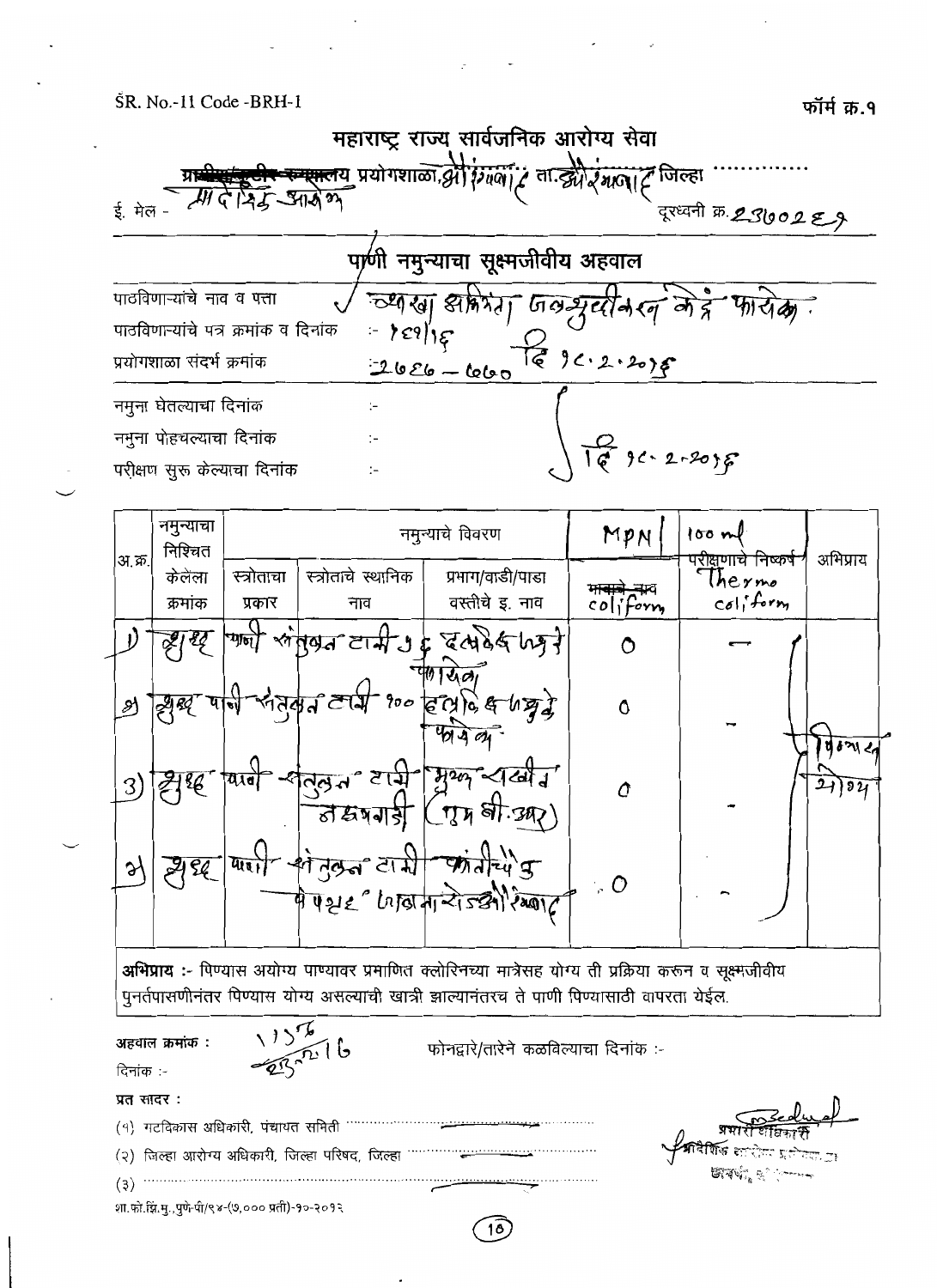

|                                      | पाणी नमुन्याचा सूक्ष्मजीवीय अहवाल |                                         |
|--------------------------------------|-----------------------------------|-----------------------------------------|
| पाठविणाऱ्यांचे नाव व पत्ता           |                                   | व्यारम ड्यामेमना जिल्ह्या नरन मेह फायेल |
| पाठविणाऱ्यांचे पत्र क्रमांक व दिनांक | $= 959/25$                        |                                         |
| प्रयोगशाळा संदर्भ क्रमांक            | $PESC-E09$                        | $T_{5}$ 22.02.2098                      |
| नमुना घेतल्याचा दिनांक               | $:-$                              |                                         |
| नमुना पोहचल्याचा दिनांक              | :-                                | $\int_{C}$ 22-2-1f                      |
| परीक्षण सुरू केल्याचा दिनांक         | $\mathcal{I}$                     |                                         |



अभिप्राय :- पिण्यास अयोग्य पाण्यावर प्रमाणित क्लोरिनच्या मात्रेसह योग्य ती प्रक्रिया करून व सूक्ष्मजीवीय पुनर्तपासणीनंतर पिण्यास योग्य असल्याची खात्री झाल्यानंतरच ते पाणी पिण्यासाठी वापरता येईल.

अहवाल क्रमांक : दिनांक :-



फोनद्वारे/तारेने कळविल्याचा दिनांक :-

| प्रत सादर :                                   |              |
|-----------------------------------------------|--------------|
|                                               |              |
|                                               |              |
|                                               | $\sqrt{\pi}$ |
| गा.फो.झि.मु.,पुणे-पी/९४-(७,००० प्रती)-१०-२०१२ |              |

⊅ीतक आरोध्य प्रसेख्याटा. छायणी, ओरंगाबाद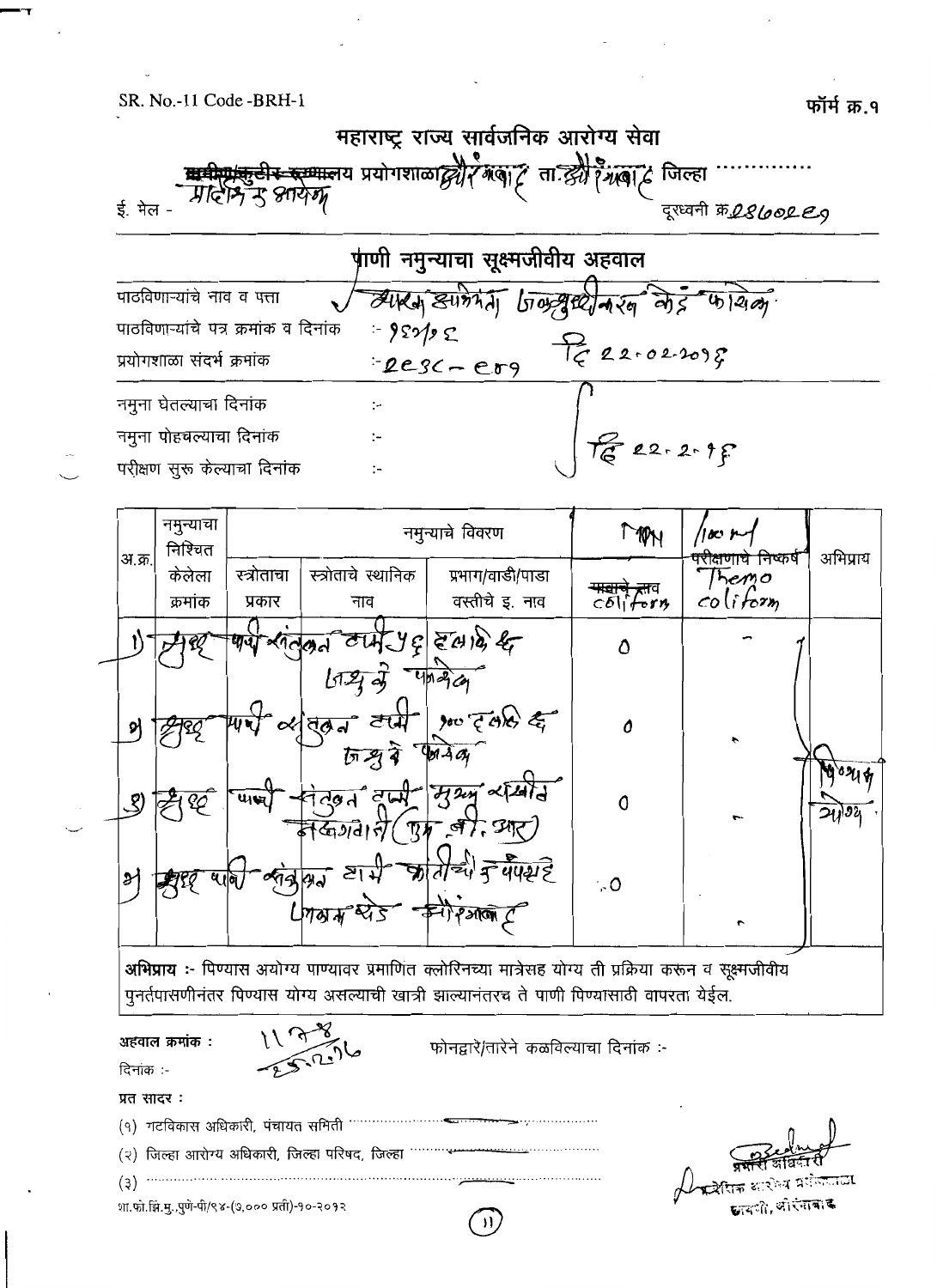फॉर्म क्र.१

|                                                                                                                                                                                       | महाराष्ट्र राज्य सार्वजनिक आरोग्य सेवा |                                                     |  |
|---------------------------------------------------------------------------------------------------------------------------------------------------------------------------------------|----------------------------------------|-----------------------------------------------------|--|
| मामी <del>ण/कुटी</del> र <del>करणालय</del> प्रयोगशाला, ''''''''' ता<br>پا ۱۹۱۹م (وه امع الصدر الله الله الله الله عليه الله عليه الله عليه الله عليه الله عليه الله عليه الله عليه ال | ता.                                    | जिल्हा<br>दूरध्वनी क्र. 2370 26)                    |  |
|                                                                                                                                                                                       | पाणी नमुन्याचा सूक्ष्मजीवीय अहवाल      |                                                     |  |
| पाठविणाऱ्यांचे नाव व पत्ता                                                                                                                                                            |                                        | 2011-01-1919) =1.41.92 912/001, H.A.4], approximate |  |
| पाठविणाऱ्यांचे पत्र क्रमांक व दिनांक                                                                                                                                                  | $167/16$ ,                             | 25.02.2016                                          |  |
| प्रयोगशाळा संदर्भ क्रमांक                                                                                                                                                             | $ (3)80.9183$ .                        |                                                     |  |
| नमुना घेतल्याचा दिनांक                                                                                                                                                                | $:-$                                   |                                                     |  |
| नमुना पोहचल्याचा दिनांक                                                                                                                                                               | 2502.16                                |                                                     |  |
| परीक्षण सुरू केल्याचा दिनांक                                                                                                                                                          |                                        |                                                     |  |

|                | नमुन्याचा<br>निश्चित |                      | नमुन्याचे विवरण           |                                     | 140N/                                 | अभिप्राय                                                |        |
|----------------|----------------------|----------------------|---------------------------|-------------------------------------|---------------------------------------|---------------------------------------------------------|--------|
| अ.क्र.         | केलेला<br>क्रमांक    | स्त्रोताचा<br>प्रकार | स्त्रोताचे स्थानिक<br>नाव | प्रभाग/वाडी/पाडा<br>वस्तीचे इ. नाव  | ग <del>ावाचे ना</del> व<br>coliforms. | परीक्षणाचे निष्कर्ष<br>$[†h$ $+2m$ $+6$ ),<br>coliforme |        |
|                | 1.99424101           |                      |                           | with. 2191 yearship 2.04. 3'e under | O                                     |                                                         |        |
| $\mathbf{2}$   |                      |                      | ەمە                       |                                     | $\mathcal{O}$                         |                                                         | (900)  |
| る              |                      |                      | yxoo weep                 | 789409                              | ٥                                     |                                                         | 2))> 긔 |
| $\mathfrak{h}$ |                      |                      | من دان به به من           |                                     | O                                     |                                                         |        |
|                |                      |                      |                           |                                     |                                       |                                                         |        |
| $\sim$         |                      |                      |                           | $\longrightarrow$                   | $\overline{a}$                        | $\overline{\phantom{a}}$                                |        |

अभिप्राय :- पिण्यास अयोग्य पाण्यावर प्रमाणित क्लोरिनच्या मात्रेसह योग्य ती प्रक्रिया करून व सूक्ष्मजीवीय पुनर्तपासणीनंतर पिण्यास योग्य असल्याची खात्री झाल्यानंतरच ते पाणी पिण्यासाठी वापरता येईल.

अहवाल क्रमांक : [ 259]<br>दिनांक :- [ 13/6 फोनद्वारे/तारेने कळविल्याचा दिनांक :-प्रत सादर: (१) गटविकास अधिकारी, पंचायत समिती ………………… स्रावणी. अौरंगाबाद  $\bullet$  (3)  $\bullet$ शा.फो.झिं.मु.,पुणे-पी/९४-(७,००० प्रती)-१०-२०१२  $\sqrt{2}$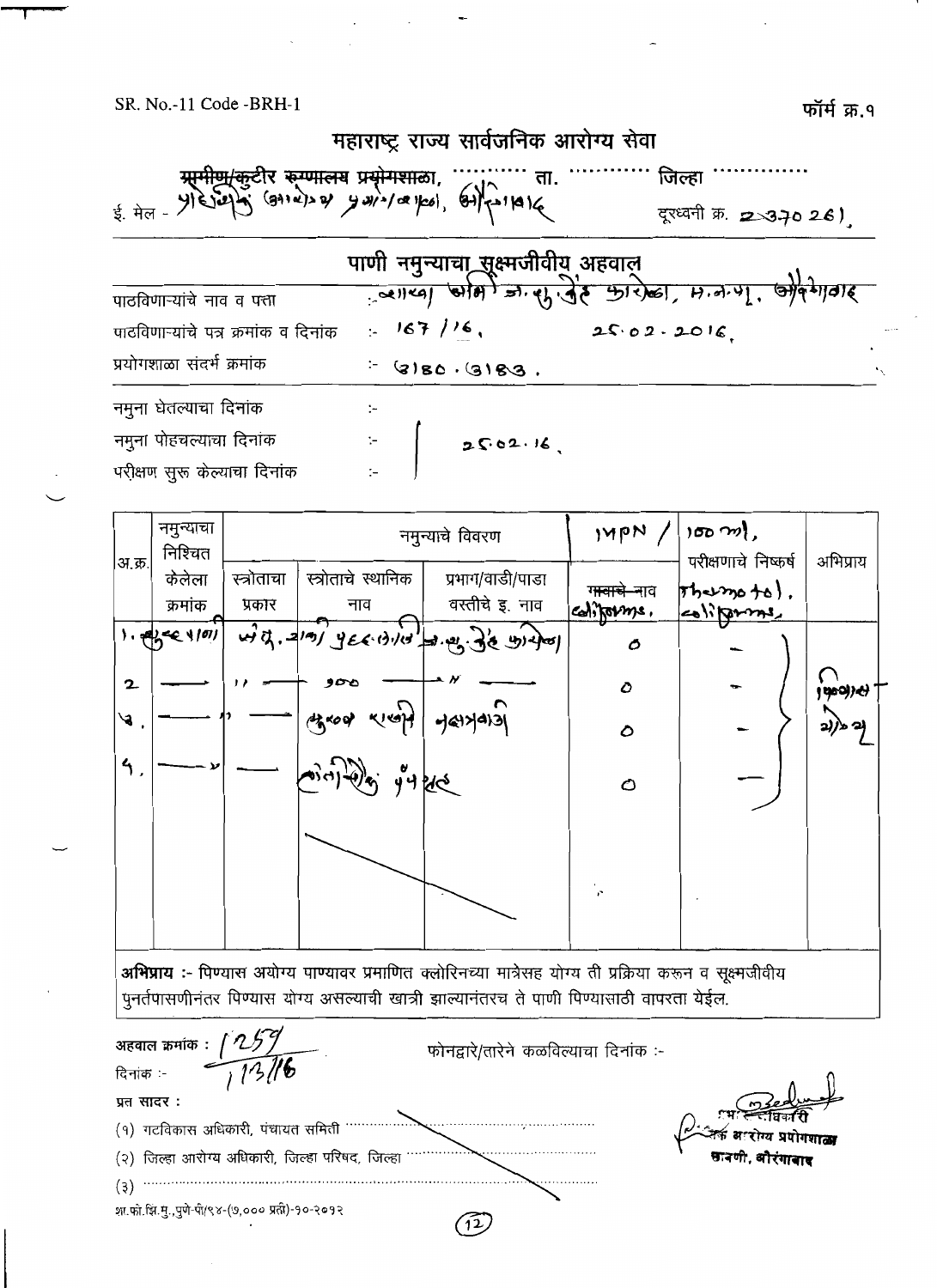### REGIONAL PUBLIC HEALTH LABORATORY AURANGABAD

Report on Sample of :- - Alum

Sent by: Section Engineer, W.T.P.Farola

With his letter No. 154 /16

Dated 01/02/16 Date of Receipt :- 01/02/16 Date of Examination-01/02/16

### **RESULT OF EXAMINATION**

| Sr<br><b>No</b> | Test/Parameter                                       | <b>Requirement as</b><br>per ISI specification IS:299:1989 |              |                 |  |
|-----------------|------------------------------------------------------|------------------------------------------------------------|--------------|-----------------|--|
| ---             |                                                      | A-127                                                      | Gradel       | <b>Grade II</b> |  |
|                 | <b>Physical Observation</b>                          | Pale Yellow color<br>hard Alum                             |              |                 |  |
| 2               | PH of 5% Aq-Sol.                                     | 2.80                                                       | $2.7$ (mim)  | $2.7$ (mim)     |  |
| 3               | Aluminium Water solubal Compound<br>$Al2O3%$ by mass | 16.25                                                      | $16.0$ (mim) | 15.0(mim)       |  |
| 4               | Insoluble Matter % by mass                           | 0.45                                                       | $0.50$ (max) | $0.50$ (max)    |  |
| 5               | Water soluble iron compound (as fe) %<br>by mass     | 0.61                                                       | $0.7$ (max)  | $0.7$ (max)     |  |

Remark :- Above Submitted Sample No .A-127 confirms to the standards of Alum Grade-I as per ISI Specification IS:299-1989

Note :- This Laboratory has not collected sample/samples. The results of analysis contained in this report relate only to the sample submitted

**Health Services** Ph No.2370261

Forwarded with compliment:-

Section Engineer, WTP, Farola, Aurangabad.

NO.RPHLI 1085 /2016 **Regional Public Health Laboratory** Aurangabad  $2 - 2 - 2 - 6$ 

চ্চ

Officer Incharge Regional Public Health Laboratory Aurangabad

 $13$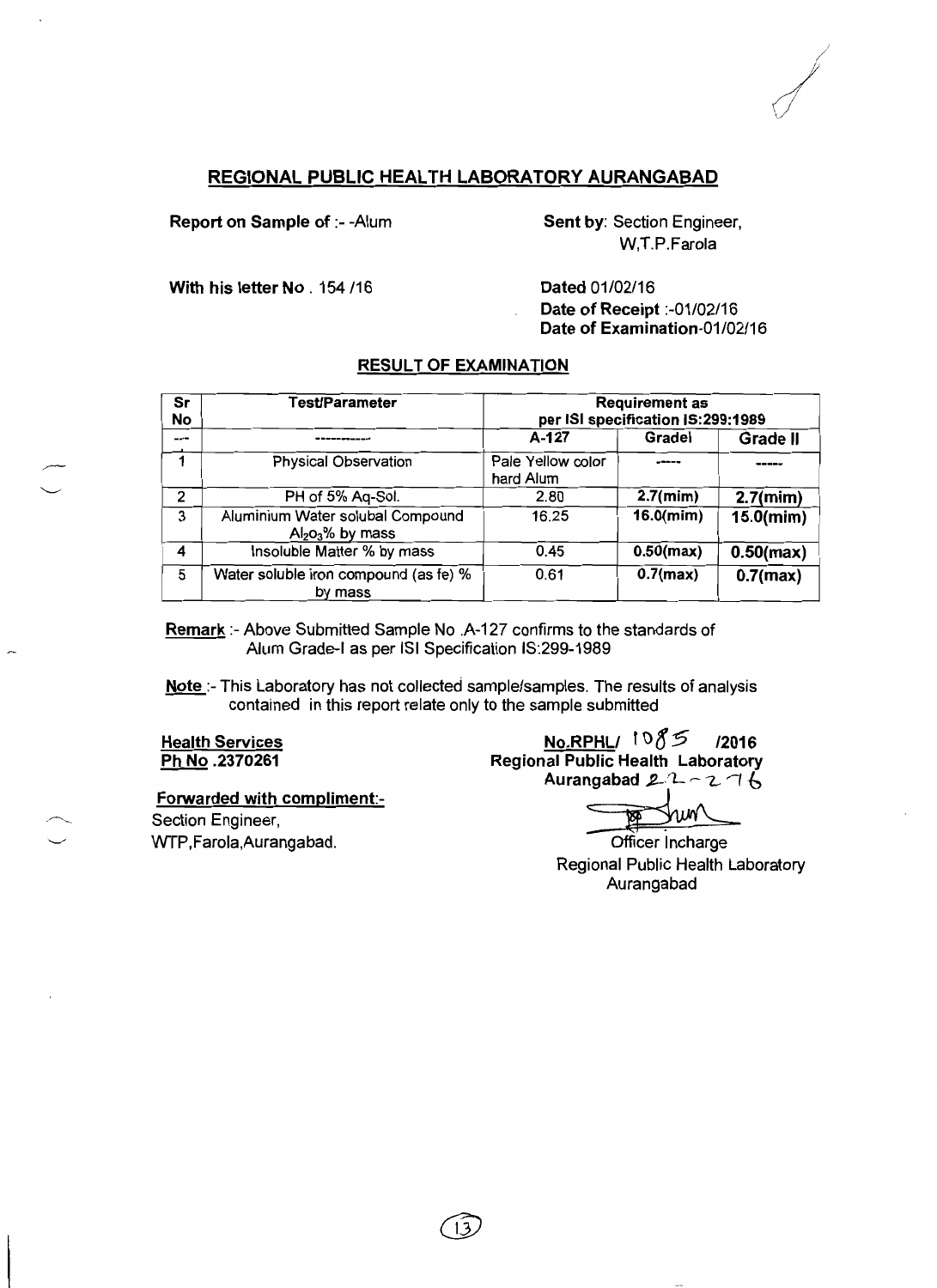### REGIONAL PUBLIC HEALTH LABORATORY AURANGABAD

Report on Sample of :- - Alum

With his letter No. 165/16 Lab.Ref.No.131

Sent by: Section Engineer, W.T.P.Farola Dated-22/02/16 Date of Receipt :- 22/02/16 Date of Examination-22/02/16

### **RESULT OF EXAMINATION**

| Sr<br>No | Test/Parameter                                       | <b>Requirement as</b><br>per ISI specification IS:299:1989 |              |              |  |
|----------|------------------------------------------------------|------------------------------------------------------------|--------------|--------------|--|
| ---      |                                                      | $A-137$                                                    | Gradel       | Grade II     |  |
|          | Physical Observation                                 | Pale Yellow color<br>hard Alum                             |              |              |  |
| 2        | PH of 5% Aq-Sol.                                     | 2.81                                                       | $2.7$ (mim)  | $2.7$ (mim)  |  |
| 3        | Aluminium Water solubal Compound<br>$Al2O3%$ by mass | 15.97                                                      | $16.0$ (mim) | $15.0$ (mim) |  |
| 4        | Insoluble Matter % by mass                           | 0.45                                                       | $0.50$ (max) | $0.50$ (max) |  |
| 5        | Water soluble iron compound (as fe) %<br>by mass     | 0.50                                                       | $0.7$ (max)  | $0.7$ (max)  |  |

Remark :- Above Submitted Sample No .A-131 confirms to the standards of Alum Grade-II as per ISI Specification IS:299-1989

14

Note :- This Laboratory has not collected sample/samples. The results of analysis contained in this report relate only to the sample submitted

**Health Services** Ph No.2370261

Forwarded with compliment:-

Section Engineer, WTP, Farola, Aurangabad.

**No.RPHL**/  $1545$  12016 **Regional Public Health Laboratory** Aurangabad  $/6 - 03 - 6$ 

Officer Incharge Regional Public Health Laboratory Aurangabad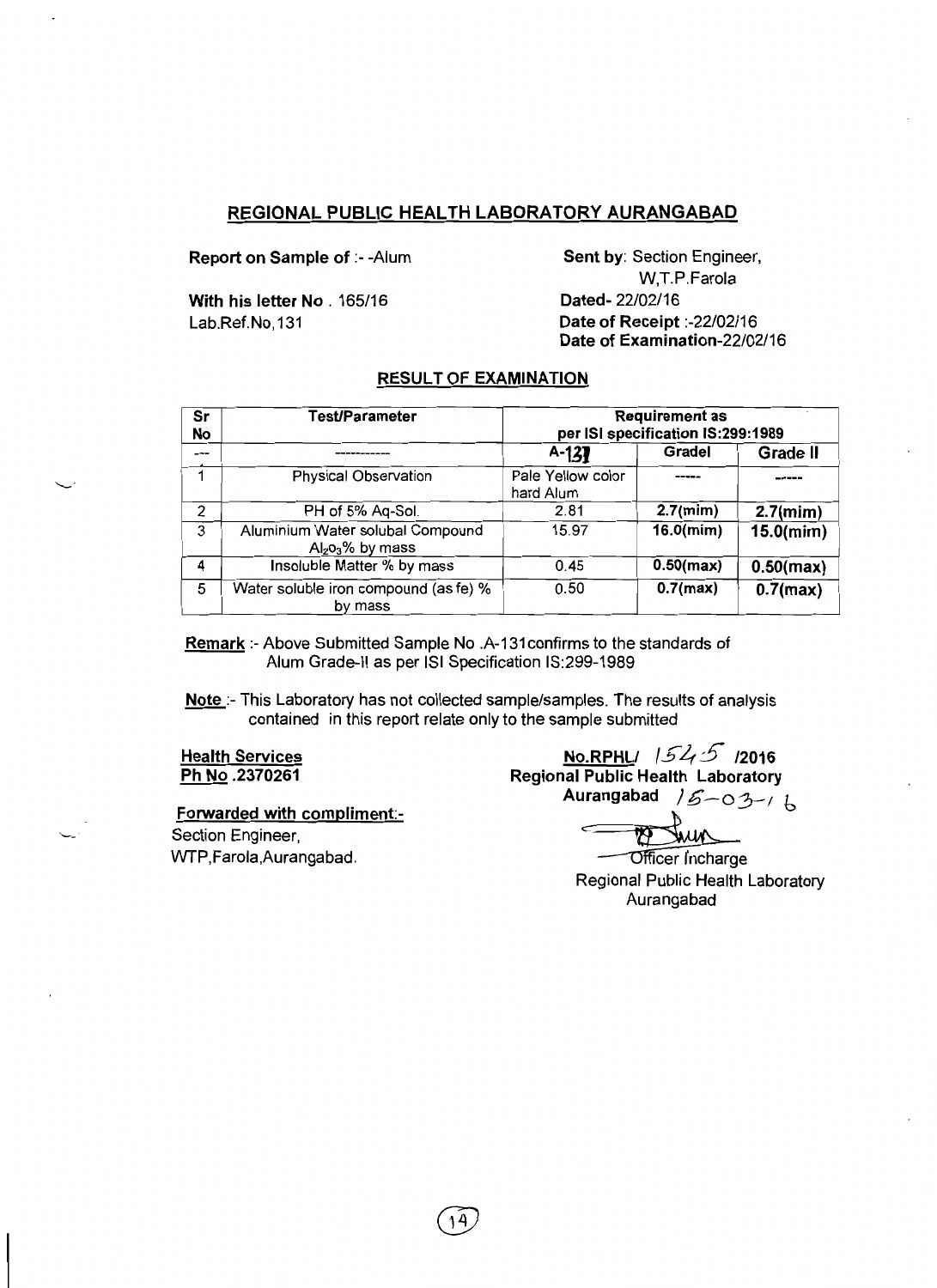### PUBLIC HEALTH LABORATORY AURANGABAD

Report on Sample of :- - Alum

With his letter No. 166/16 Lab.Ref.No.132

Sent by: Section Engineer, W.T.P.Farola Dated-22/02/16 Date of Receipt:-22/02/16 Date of Examination-22/02/16

#### **RESULT OF EXAMINATION**

| Sr<br>No | <b>Test/Parameter</b>                                | <b>Requirement as</b><br>per ISI specification IS:299:1989 |              |                 |  |
|----------|------------------------------------------------------|------------------------------------------------------------|--------------|-----------------|--|
| $---$    |                                                      | A-132                                                      | Gradel       | <b>Grade II</b> |  |
|          | <b>Physical Observation</b>                          | Pale Yellow color<br>hard Alum                             |              |                 |  |
| 2        | PH of 5% Aq-Sol.                                     | 2.82                                                       | $2.7$ (mim)  | $2.7$ (mim)     |  |
| 3        | Aluminium Water solubal Compound<br>$Al2O3%$ by mass | 16.0                                                       | $16.0$ (mim) | $15.0$ (mim)    |  |
| 4        | Insoluble Matter % by mass                           | 0.50                                                       | $0.50$ (max) | $0.50$ (max)    |  |
| 5        | Water soluble iron compound (as fe) %<br>by mass     | 0.51                                                       | $0.7$ (max)  | $0.7$ (max)     |  |

Remark:- Above Submitted Sample No. A-132 confirms to the standards of Alum Grade-I as per ISI Specification IS:299-1989

Note :- This Laboratory has not collected sample/samples. The results of analysis contained in this report relate only to the sample submitted

**Health Services** Ph No.2370261

Forwarded with compliment:-

Section Engineer, WTP, Farola, Aurangabad.

No.RPHLI  $15\frac{2}{15}$  O  $\frac{1}{55}$  RPHLI Regional Public Health Laboratory Aurangabad  $\sqrt{7}$  0 9/1 6

Officer Incharge Regional Public Health Laboratory Aurangabad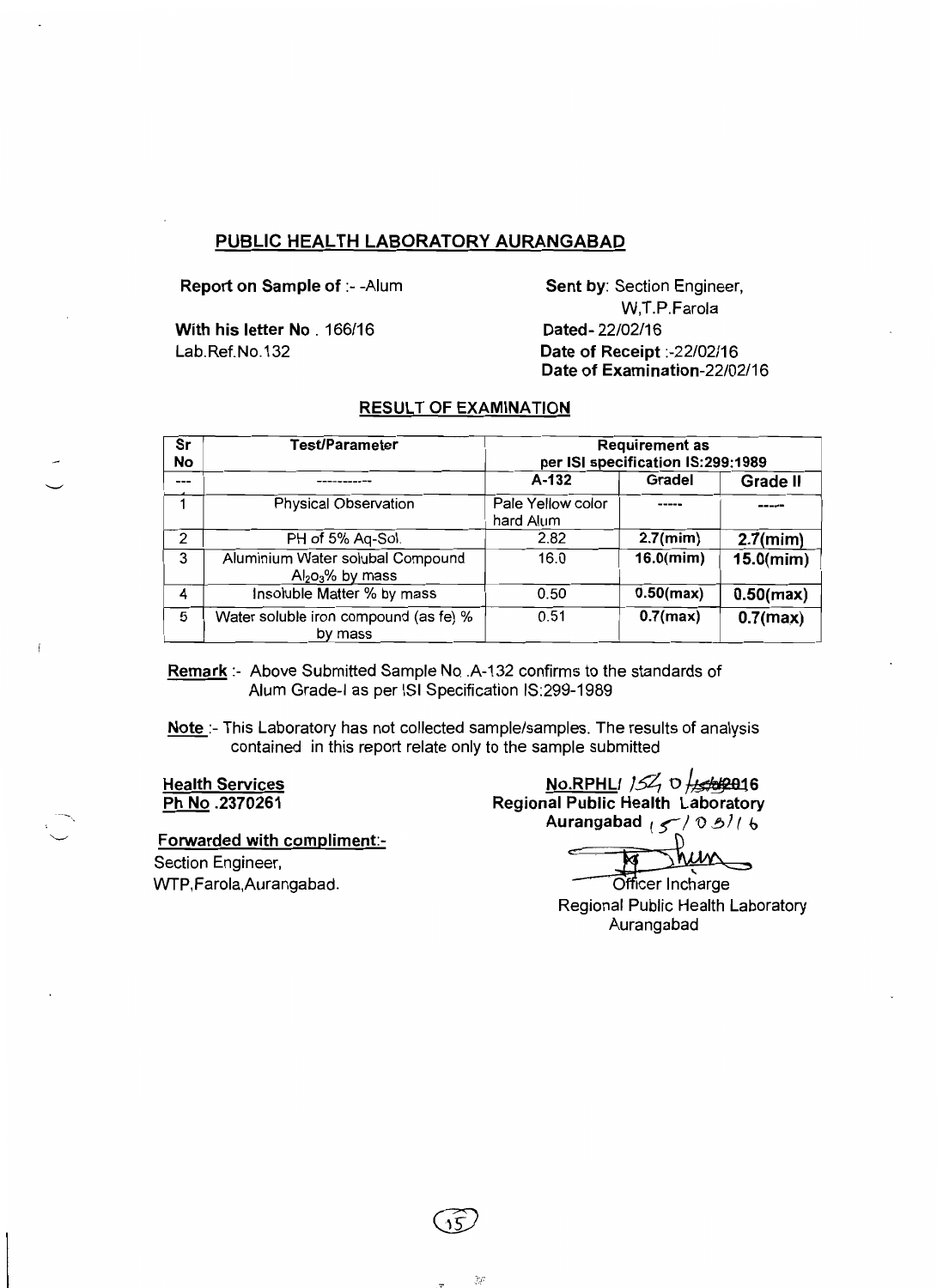|            |                                                                |                                   | Ausangabad                                                   |                      |                                                       |                                             | Phone No.: $237026/$          |
|------------|----------------------------------------------------------------|-----------------------------------|--------------------------------------------------------------|----------------------|-------------------------------------------------------|---------------------------------------------|-------------------------------|
|            |                                                                |                                   |                                                              |                      | REPORT ON DOSE OF BLEACHING POWDER/AVAILABLE CHLORINE |                                             |                               |
|            | Source of water :--- $\leftarrow$                              |                                   |                                                              |                      |                                                       |                                             |                               |
|            | Date of Receipt :--- $1/2/2016$                                |                                   |                                                              |                      | Date of Examination :--- $1/2/2016$                   |                                             |                               |
| Sr.<br>No. | Name of<br>Sender                                              | Available<br>Chlorine<br>% by Wt. | Dose Kg./<br>Million<br>Litres or Gms/<br>thousand<br>litres | <b>Brand</b><br>Name | Manufacturing<br>Company                              | Batch No.<br>and Manufac-<br>turing<br>Date | I.S.I. Mark<br>Yes/No & Grade |
| -হ্যা      | 37.570.99820                                                   |                                   |                                                              | 052 BR 85 (ST MLD)   |                                                       |                                             |                               |
|            |                                                                | 34.38                             |                                                              |                      |                                                       | $\frac{A-16}{1}$                            |                               |
|            |                                                                |                                   |                                                              |                      |                                                       |                                             |                               |
|            | Dose pharola Filtered water Sb m (D)                           |                                   |                                                              |                      |                                                       |                                             |                               |
|            |                                                                |                                   | $2 - 6$ $Kg$ $\mu$                                           |                      |                                                       |                                             |                               |
|            |                                                                |                                   |                                                              |                      |                                                       |                                             |                               |
|            |                                                                |                                   |                                                              |                      |                                                       |                                             |                               |
|            |                                                                |                                   |                                                              |                      |                                                       |                                             |                               |
|            |                                                                |                                   |                                                              |                      |                                                       |                                             |                               |
|            |                                                                |                                   |                                                              |                      |                                                       |                                             |                               |
|            | <b>HEALTH SERVICES</b>                                         |                                   |                                                              | No.: $865$           |                                                       |                                             |                               |
|            | DIVISION Enginees<br>water Teitment plant.<br>center, pharola. |                                   |                                                              |                      | Date: $10-02-16$                                      |                                             |                               |
|            | TQ paithan                                                     |                                   |                                                              |                      |                                                       |                                             |                               |
|            | Forwarded with compliments to                                  |                                   |                                                              |                      |                                                       |                                             |                               |
|            | with reference to letter No. $155/16$                          |                                   |                                                              |                      | dated 1/2/20/6                                        |                                             |                               |

 $\mathcal{L}(\mathcal{L}^{\text{max}})$